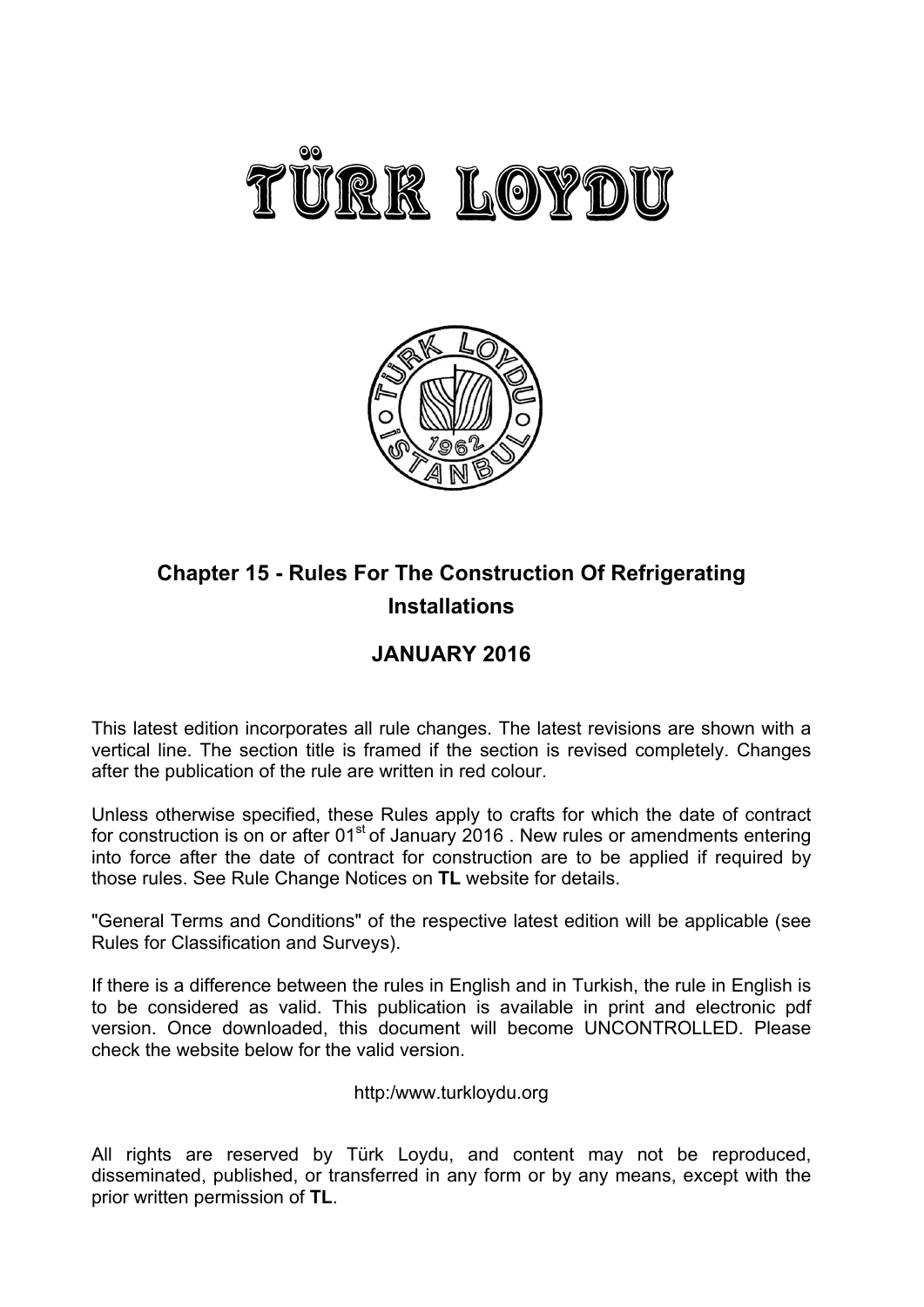# **TÜRK LOYDU Head Office**

Postane Mah. Tersaneler Cad. No:26 Tuzla 34944 İSTANBUL / TÜRKİYE

Tel : (90-216) 581 37 00 Fax : (90-216) 581 38 00 E-mail : info@turkloydu.org http://www.turkloydu.org

# **Branch Offices**

| Ankara          |        | Eskişehir Yolu Mustafa Kemal Mah. 2159. Sokak No: 6/4 Çankaya - ANKARA     |
|-----------------|--------|----------------------------------------------------------------------------|
|                 | Tel    | $: (90-312)$ 219 56 34                                                     |
|                 | Fax    | $: (90-312)$ 219 68 25                                                     |
|                 | E-mail | : <u>ankara@turkloydu.org</u>                                              |
| <i>izmir</i>    |        | Atatürk Cad. No:378 K.4 D.402 Kavalalılar Apt. 35220 Alsancak - İZMİR      |
|                 | Tel    | $(90-232)$ 464 29 88                                                       |
|                 | Fax    | $: (90-232)$ 464 87 51                                                     |
|                 | E-mail | : izmir@turkloydu.org                                                      |
|                 |        |                                                                            |
| Adana           |        | Çınarlı Mah. Atatürk Cad. Aziz Naci İş Merkezi No:5 K.1 D.2 Seyhan - ADANA |
|                 | Tel    | $: (90-322) 363 30 12$                                                     |
|                 | Fax    | $: (90 - 322) 363 30 19$                                                   |
|                 | E-mail | : adana@turkloydu.org                                                      |
|                 |        |                                                                            |
| <b>Marmaris</b> |        | Atatürk Cad. 99 Sok. No:11 Kat:4 Daire 6 Marmaris-MUĞLA                    |
|                 | Tel    | $(90 - 252)$ 412 46 55                                                     |
|                 | Fax    | $(90-252)$ 412 46 54                                                       |
|                 | E-mail | : marmaris@turkloydu.org                                                   |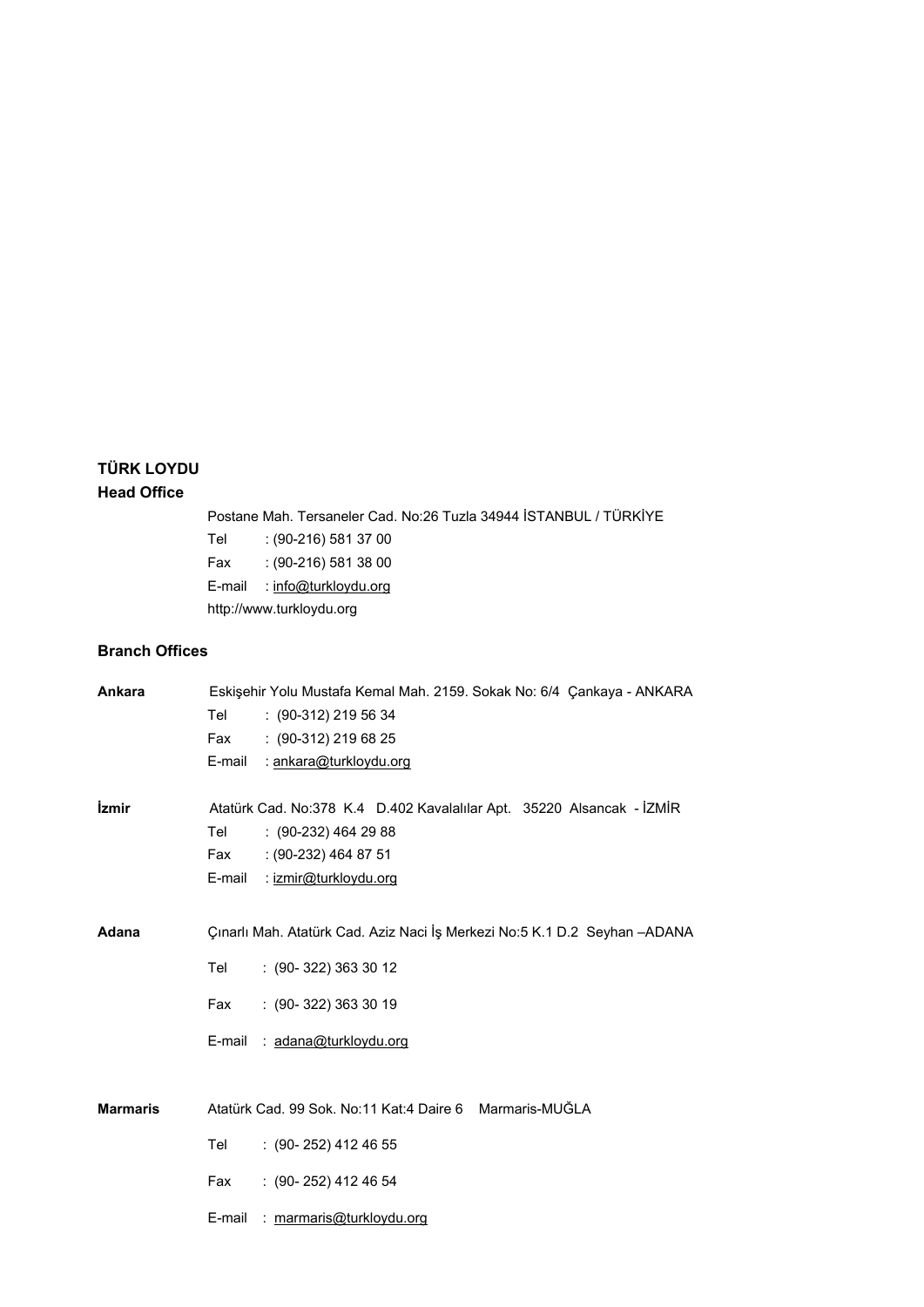# Rules For The Construction Of Refrigerating Installations

|    |                                                                              | Page |
|----|------------------------------------------------------------------------------|------|
|    |                                                                              |      |
|    |                                                                              |      |
|    |                                                                              |      |
|    |                                                                              |      |
|    |                                                                              |      |
|    |                                                                              |      |
|    |                                                                              |      |
|    |                                                                              |      |
| L. |                                                                              |      |
|    |                                                                              |      |
|    |                                                                              |      |
|    | L. INSULATION OF PRESSURE VESSELS, APPARATUS, PIPES, VALVES AND FITTINGS 17  |      |
|    | M. EQUIPMENT AND INSULATION OF REFRIGERATED SPACES AND AIR DUCTS  17         |      |
|    | N. TEMPERATURE MONITORING EQUIPMENT FOR REFRIGERATED SPACES AND REFRIGERATED |      |
|    |                                                                              |      |
|    |                                                                              |      |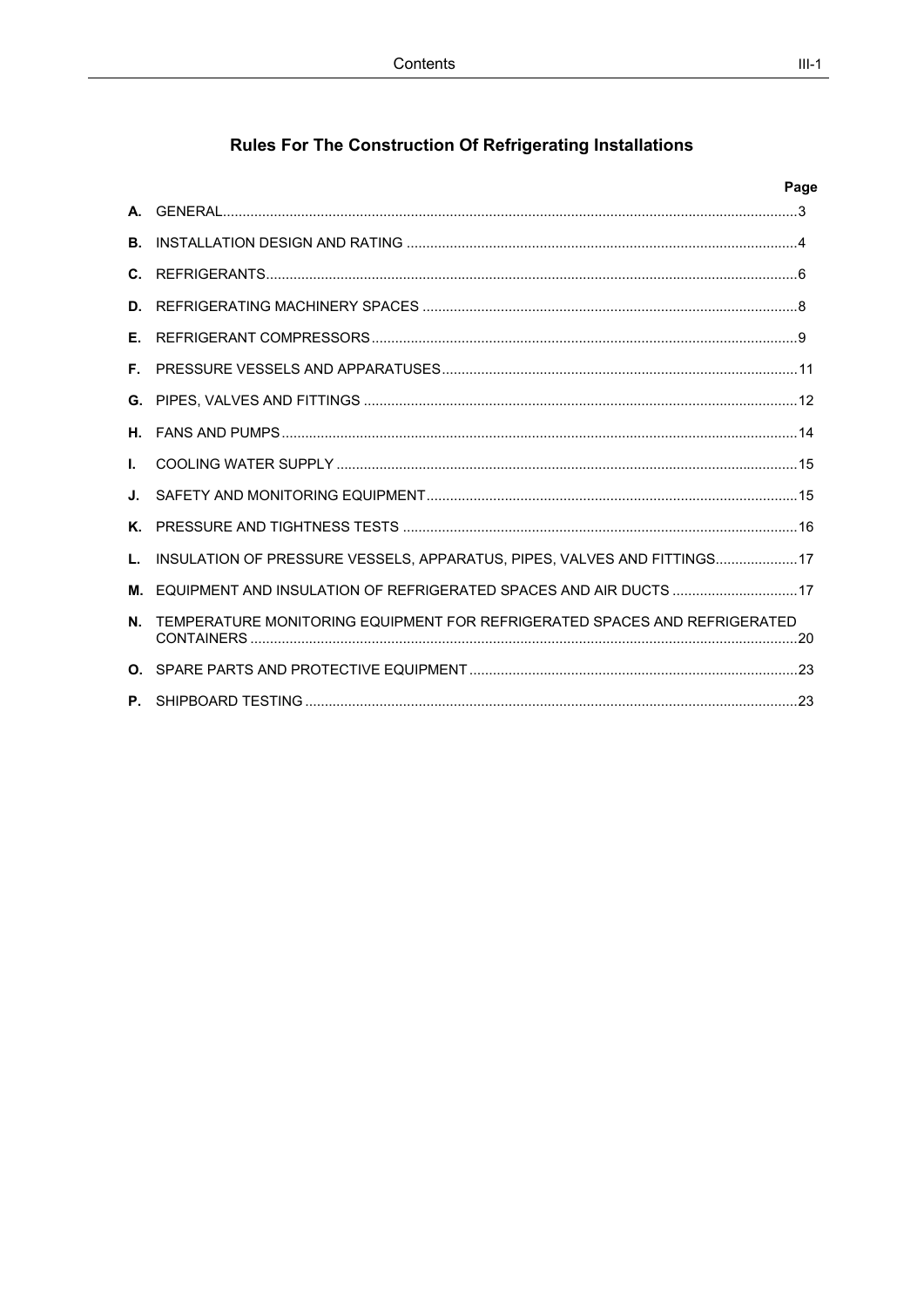# **RULES FOR THE CONSTRUCTION OF REFRIGERATING INSTALLATIONS**

|    |    |                                                             | Page |
|----|----|-------------------------------------------------------------|------|
| А. |    | <b>GENERAL</b>                                              | .3   |
|    | 1. | Scope                                                       |      |
|    | 2  | Definitions                                                 |      |
|    | 3. | <b>Classification of Refrigerating Installations</b>        |      |
|    | 4. | Deviation From the Rules                                    |      |
|    | 5. | Documents for Approval                                      |      |
|    | 6. | References to Other Rules                                   |      |
|    | 7. | Testing                                                     |      |
| В. |    |                                                             | .5   |
|    | 1. | <b>Electrical Power Supply</b>                              |      |
|    | 2. | Number of Refrigerating Units                               |      |
|    | 3. | <b>Refrigerating Capacity</b>                               |      |
|    | 4. | <b>Factors Affecting Plant Rating</b>                       |      |
|    | 5. | Calculation of Refrigerating Capacity for Fruit Cargo       |      |
|    | 6. | Calculation of Refrigerating Capacity for Deep-Frozen Cargo |      |
|    | 7. | Automation                                                  |      |
|    | 8. | Plant of Novel Design                                       |      |
| С. |    | <b>REFRIGERANTS</b>                                         |      |
|    | 1. | Classification                                              |      |
|    | 2. | <b>Working Pressures</b>                                    |      |
|    | 3. | Storage or Reserve Supplies of Refrigerants                 |      |
| D. |    | <b>REFRIGERATING MACHINERY SPACES</b>                       |      |
|    | 1. | Definitions                                                 |      |
|    | 2. | Installation of Refrigerating Machinery                     |      |
|    | 3. | <b>Equipment and Accessories</b>                            |      |
|    | 4. | Ventilation                                                 |      |
| Е. |    | <b>REFRIGERANT COMPRESSORS</b>                              | 9    |
|    | 1. | General                                                     |      |
|    | 2. | <b>Reciprocating Compressors</b>                            |      |
|    | 3. | <b>Screw Compressors</b>                                    |      |
|    | 4. | Turbo Compressors, Special Types                            |      |
|    | 5. | <b>Material Testing</b>                                     |      |
|    | 6. | Equipment                                                   |      |
|    | 7. | Testing                                                     |      |
| F. |    |                                                             |      |
|    | 1. | Pressure Vessels and Apparatuses Under Refrigerant Pressure |      |
|    | 2. | <b>Brine Tanks</b>                                          |      |
|    | 3. | Air Coolers                                                 |      |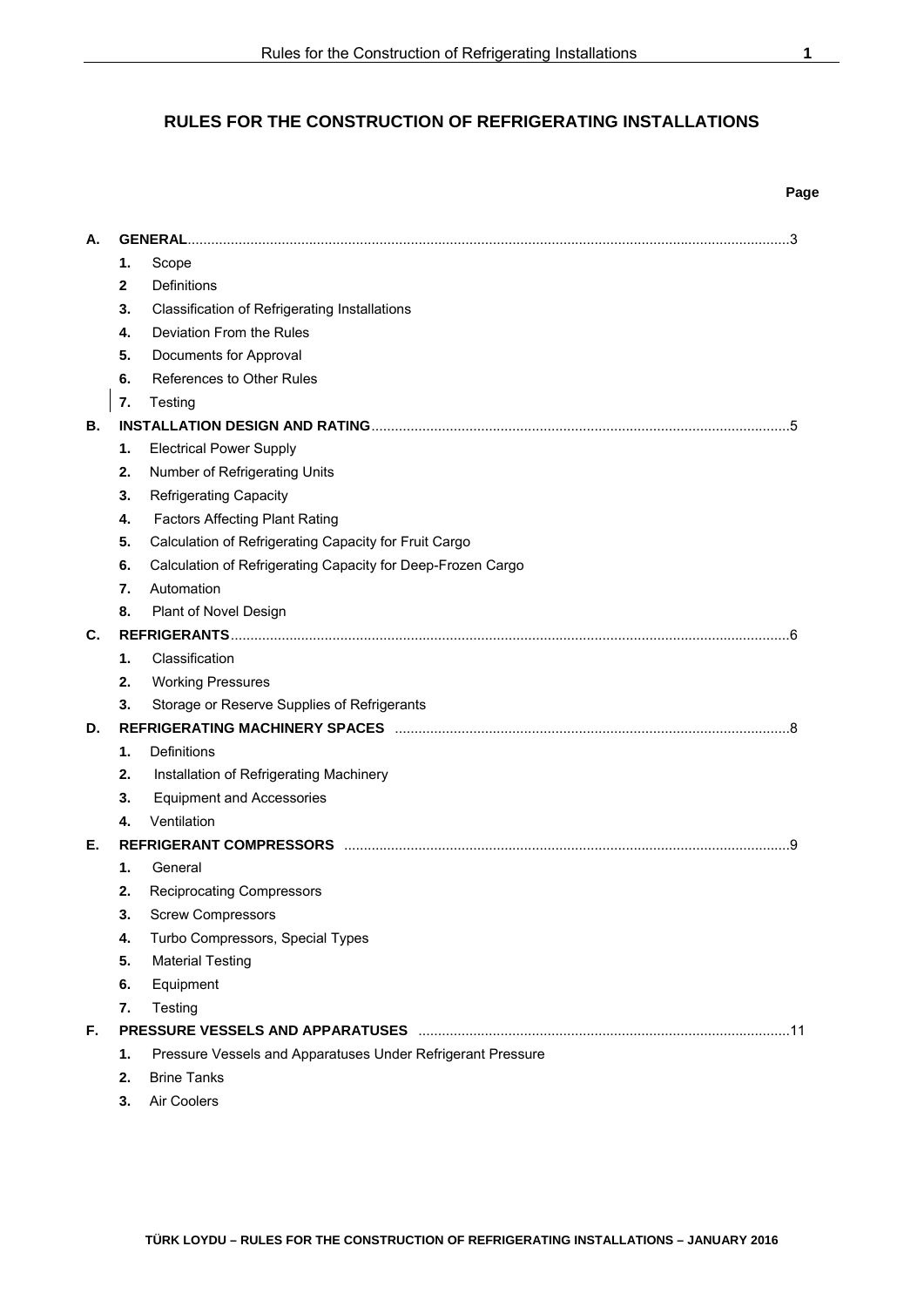| G. | PIPES, VALVES AND FITTINGS Medican contract and the contract of the contract of the contract of the contract o |  |
|----|----------------------------------------------------------------------------------------------------------------|--|
|    | <b>Refrigerant Pipes</b><br>1.                                                                                 |  |
|    | <b>Brine Pipes</b><br>2.                                                                                       |  |
|    | <b>Refrigerant Valves and Fittings</b><br>3.                                                                   |  |
|    | <b>Brine Valves and Fittings</b><br>4.                                                                         |  |
| Н. |                                                                                                                |  |
|    | 1.<br>Fans                                                                                                     |  |
|    | 2.<br><b>Refrigerant Circulating Pumps</b>                                                                     |  |
|    | 3.<br><b>Brine Pumps</b>                                                                                       |  |
|    | <b>Cooling Water Pumps</b><br>4.                                                                               |  |
| L. |                                                                                                                |  |
|    | 1.<br>General                                                                                                  |  |
|    | 2.<br>Reserve Cooling Water Supply                                                                             |  |
|    | <b>Suction Lines</b><br>3.                                                                                     |  |
|    | Dock Operation<br>4.                                                                                           |  |
|    | 5.<br>Cooling Water Pipes in Cargo Holds                                                                       |  |
|    | 6.<br>Testing                                                                                                  |  |
| J. | SAFETY AND MONITORING EQUIPMENT MALLON MARKET MANUSCRIPTION AND MONITORING EQUIPMENT MANUSCRIPTION             |  |
|    | 1.<br>Safety Equipment                                                                                         |  |
|    | <b>Monitoring Equipment</b><br>2.                                                                              |  |
| Κ. |                                                                                                                |  |
|    | General<br>1.                                                                                                  |  |
|    | <b>Test Pressures</b><br>2.                                                                                    |  |
| L. | INSULATION OF PRESSURE VESSELS, APPARATUS, PIPES, VALVES AND FITTINGS  17                                      |  |
|    | Cold Insulation<br>1.                                                                                          |  |
|    | <b>Heat Insulation</b><br>2.                                                                                   |  |
| м. | EQUIPMENT AND INSULATION OF REFRIGERATED SPACES AND AIR DUCTS 17                                               |  |
|    | Equipment<br>1.                                                                                                |  |
|    | Insulation<br>2.                                                                                               |  |
|    | 3.<br>Testing                                                                                                  |  |
| N. | TEMPERATURE MONITORING EQUIPMENT FOR REFRIGERATED SPACES AND REFRIGERATED                                      |  |
|    |                                                                                                                |  |
|    | 1.<br>General                                                                                                  |  |
|    | <b>Electrical Temperature Monitoring Equipment</b><br>2.                                                       |  |
| O. |                                                                                                                |  |
|    | Spare Parts<br>1.                                                                                              |  |
|    | 2.<br><b>Protective Equipment</b>                                                                              |  |
| Р. |                                                                                                                |  |
|    | <b>Operational Tests</b><br>1.                                                                                 |  |
|    | Refrigeration Test for Cargo Refrigerating Installations<br>2.                                                 |  |
|    |                                                                                                                |  |

**3.** Refrigeration Test for Container Refrigerating Installations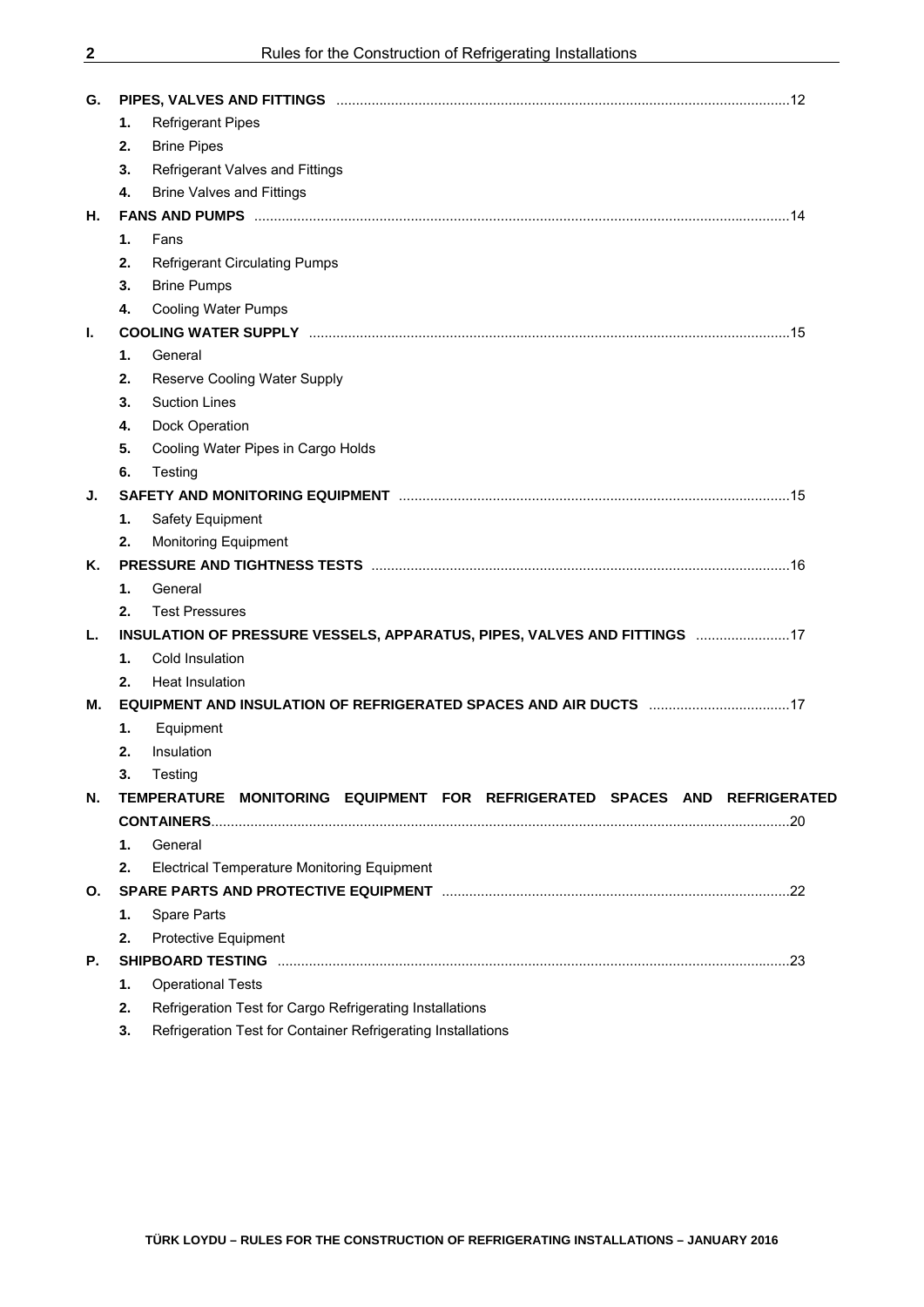#### **A. General**

# **1. Scope**

The Rules for construction of refrigerating installations apply to all the machinery and hull equipment of the refrigerating installation serving the ship's cargo.

The safety requirements of these Rules also apply to refrigerating installations not subject to classification, provision refrigerating installations and air conditioning refrigerating installations; see also Chapter 4, Section 1, D.17.

#### **2. Definitions**

Within the meaning of these Rules, refrigerating installations on seagoing ships are:

- Cargo refrigerating installations for the refrigeration of insulated cargo holds, and
- Container refrigerating installations for the refrigeration of insulated containers.

The provisions assume that the refrigerating installations are permanently installed and belong to the ship.

#### **3. Classification of Refrigerating Installations**

**3.1** For the classification and characters of classification of refrigerating installations, see Classification and Surveys, Section 2.

**3.2** For surveys of refrigerating installations, see Classification and Surveys, Section 3.

#### **4. Deviation From the Rules**

For the fulfillment of its function as a Classification Society, **TL** reserves the right to modify or amend the present Rules as it deems necessary in the light of practical experience, Technical progress and special design requirements.

#### **5. Documents for Approval**

**5.1** For refrigerating installations which are built under the supervision and in accordance with the Rules of the **TL**, each of the following documents is to be submitted to the **TL** in triplicate in due time:

- **a)** A description of the refrigerating installations to provide the information necessary for the classification of refrigerating installations.
- **b)** A calculation of the cooling load as evidence of the adequate capacity of the installation.
- **c)** A general arrangement plan of the refrigerating installation with details of the ventilation of the refrigerating machinery spaces.
- **d)** Drawings of the compressors (longitudinal and transverse sections) and a workshop drawing of the crankshaft or rotors.
- **e)** Performance data of the compressors.
- **f)** Drawings of all vessels and equipment under refrigerant pressure, e.g. condensers, evaporators and oil separators as well as brine tanks and air coolers, together with details of the materials used.
- **g)** Diagrams showing the layout of refrigerant, brine and cooling water pipelines with details of the wall thicknesses and materials of the pipes.
- **h)** Drawings showing the arrangement and equipment of the refrigerated spaces or container holds with details of air circulation and space ventilation including air ducts and temperature- measuring equipment.
- **i)** Drawings showing the type and design of the defrosting system.
- **j)** Drawings showing the type and execution of the insulation used for the refrigerated spaces and air ducts, with details of the insulation of hatches, doors, covers for scuppers and bilges, thermal bridges, and refrigerant and brine piping.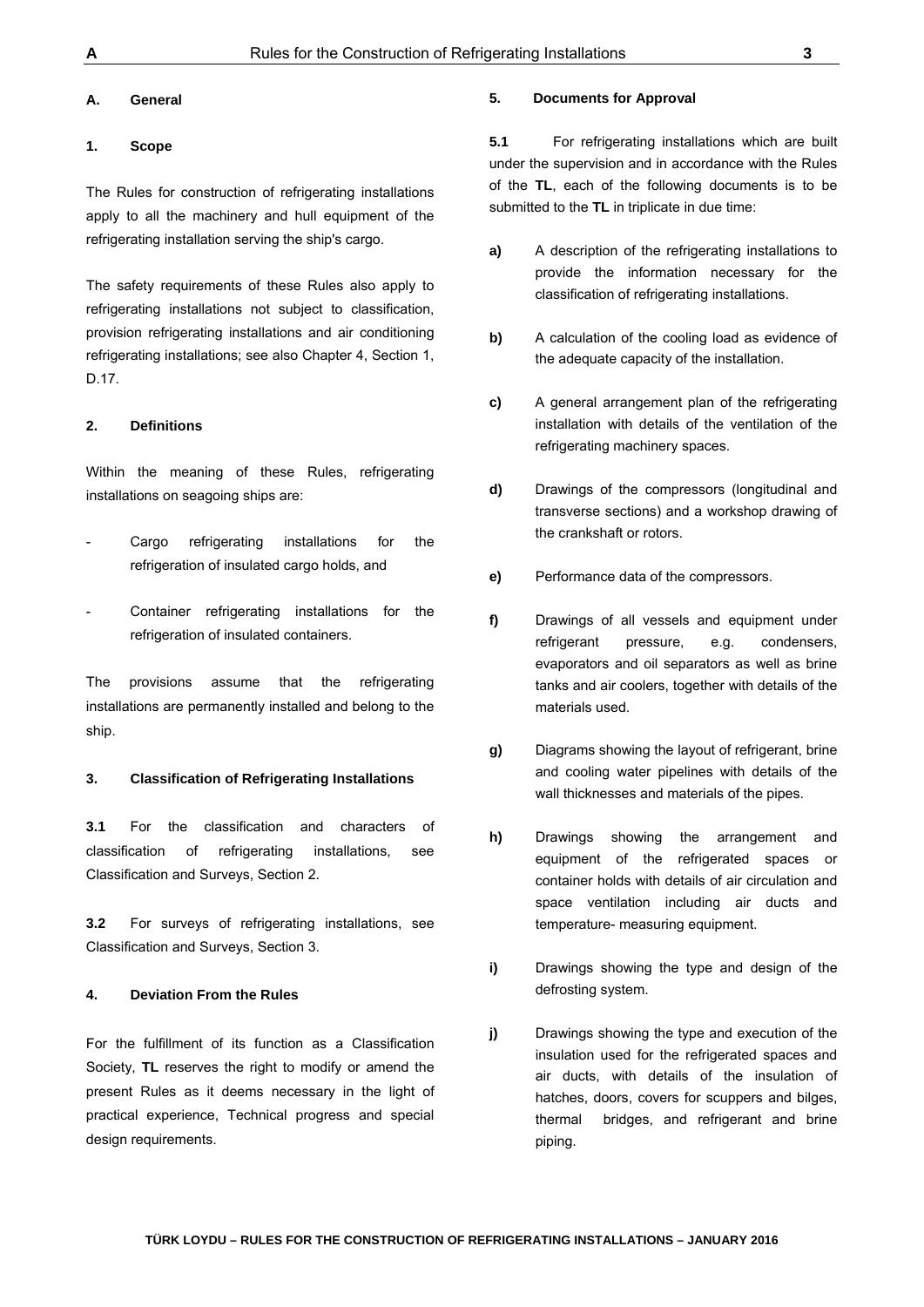- **k)** Drawings of the bilge pumping and drainage facilities in refrigerated and air cooler spaces.
- **l)** Drawings and descriptions of electrical temperature-monitoring systems with details covering extent of the system, the arrangement, number and coordination of the measuring the points and instruments, measuring ranges, accuracy, wiring etc.

**m)** Description of automatic control systems.

**5.2** Where the ship's machinery is not built under the supervision of **TL** or of another recognized Classification Society, plans of the power supply plant have also to be submitted together with the documents relating to the refrigerating installation.

**5.3** Re-submission of drawings of installation components for which the drawings have already been approved by **TL** is not required.

#### **6. References to other rules**

**6.1** In addition to this Chapter, the following rules are to be observed:

– Classification and Surveys, Sections 1, 2 and 3

– Rules for Classification and Construction Seagoing Ships:

Chapter 1, Hull Chapter 4, Machinery Chapter 5, Electrical Installations

Materials, Chapter 2

– Welding, Chapter 3

**6.2** Container refrigerating units and containers with and without refrigerating units are subject to Chapter 55, Regulations for the Construction, Repair and Testing of Freight Containers.

**6.3** Guidelines for Systems with Controlled Atmosphere on Ships are applicable in respect of the carriage of cargo under a controlled atmosphere.

**6.4** Ships for the transport of refrigerated liquefied gases are subject to the provisions of Chapter 10, Liquefied Gas Tankers.

**7. Testing** 

#### **7.1 Operational Tests**

**7.1.1** Refrigerating machines are to be subjected to operational tests at the manufacturers' as specified in relevant items of this chapter.

**7.1.2** Fitting of the refrigerating installation will be supervised by the Surveyor, who will examine the workmanship and perform the prescribed tightness and operational tests.

**7.1.3** Upon completion the entire installation will be subjected to operational trials (refer to item P.1).

# **7.2 Material Tests**

The selection and testing of materials is subject to Chapter 2, Material.

**7.2.1** All components under refrigerant pressure are required to undergo material testing as a matter of principle. Subject to the requirements in G.3., components of refrigerant compressor casings, refrigerant circulating pumps and refrigerant valves and fittings are exempted from this Rule.

**7.2.2** Materials tests are to be performed on the crankshafts of reciprocating compressors and the rotors of screw compressors with a calculated journal diameter of more than 50 mm. Works certificates are sufficient for journal diameters of ≤ 50 mm.

**7.2.3** TL reserves the right to extend material testing to other important plant components.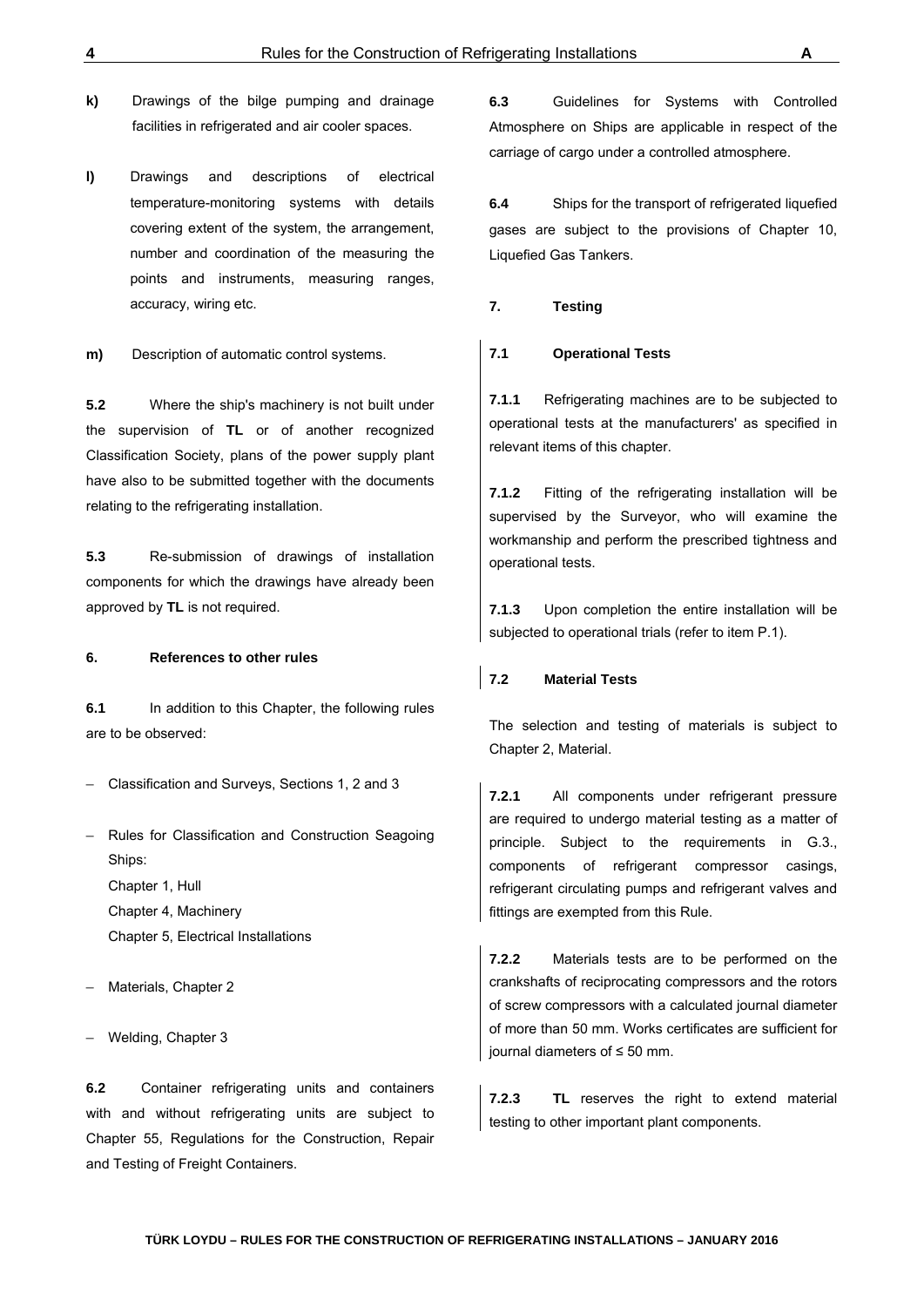#### **B. Installation Design and Rating**

#### **1. Electrical Power Supply**

At least two generating sets must be available for supplying power to refrigerating installations. The capacity of the generators is to be such that, in addition to other requirements:

- **-** When all the generators are in operation, the total power requirements of the refrigerating installation can be satisfied, the "total power requirements" being the installed electrical load of the refrigerating installation;
- **-** In the event of the failure or shutdown of any one generator, all refrigerating machinery, with the exception of the stand-by sets, can be operated at full load.

#### **2. Number of Refrigerating Units**

**2.1** At least two complete refrigerating units are to be installed for each refrigerating installation or autonomous group thereof.

**2.2** For the purpose of the present Rules a refrigerating unit comprises one refrigerant compressor and driving engine, one condenser and, in the case of indirect evaporation with brine as cooling medium, one brine cooling evaporator.

**2.3** Where several compressors operate in a closed circuit with one condenser and, where installed, one brine cooling evaporator, this also counts as one refrigerating unit.

**2.4** Where only two refrigerating units are installed, each compressor must be capable of working with each condenser and, where applicable, with each brine cooling evaporator.

#### **3. Refrigerating Capacity**

**3.1** The refrigerating capacity of the installation is to be rated in such a way that, should any particular refrigerating unit fail, the required refrigerated space or refrigerated container temperatures can be maintained.

The required refrigerated space or refrigerated container temperature is the temperature on which the cooling load calculation is based and which is certified in the Refrigerating Installation Certificate.

**3.2** For refrigerating installations comprising a large number of refrigerant compressors or refrigerating units, the number of compressors or units to be provided as stand-by capacity is to be agreed with **TL**. This stand-by capacity shall not, however, be less than 10 %.

**3.3** If the liquefied refrigerant is subcooled with the aid of additional devices, e.g. heat exchangers, another such device with the same capacity is to be provided as a stand-by.

This stand-by unit may be dispensed with if it is demonstrated to **TL** that the available compressors for refrigerating spaces or containers, including the standby compressor, are capable of maintaining the stipulated temperatures in the refrigerated spaces or refrigerated containers without subcooling the refrigerant.

#### **4. Factors Affecting Plant Rating**

**4.1** The calculation of the required refrigerating capacity is to be based on a seawater temperature of at least 32 °C and on an ambient air temperature of at least 40 °C with 55 % relative humidity unless other values are agreed with **TL** in consideration of special trade.

**4.2** The calculation shall likewise be based on the area enveloping the refrigerated spaces on the inside of the insulation, where such spaces are adjacent to noncooled spaces, cooled spaces at higher temperatures, the ambient air or seawater.

**4.3** Where a ship is equipped with several mutually independent refrigerating installations, the calculation of the refrigerating capacity required is to be based on each group of spaces belonging to one installation considered in isolation and as though surrounded by non-cooled spaces, if no limiting qualifications are to be entered on the Refrigerating Installation Certificate.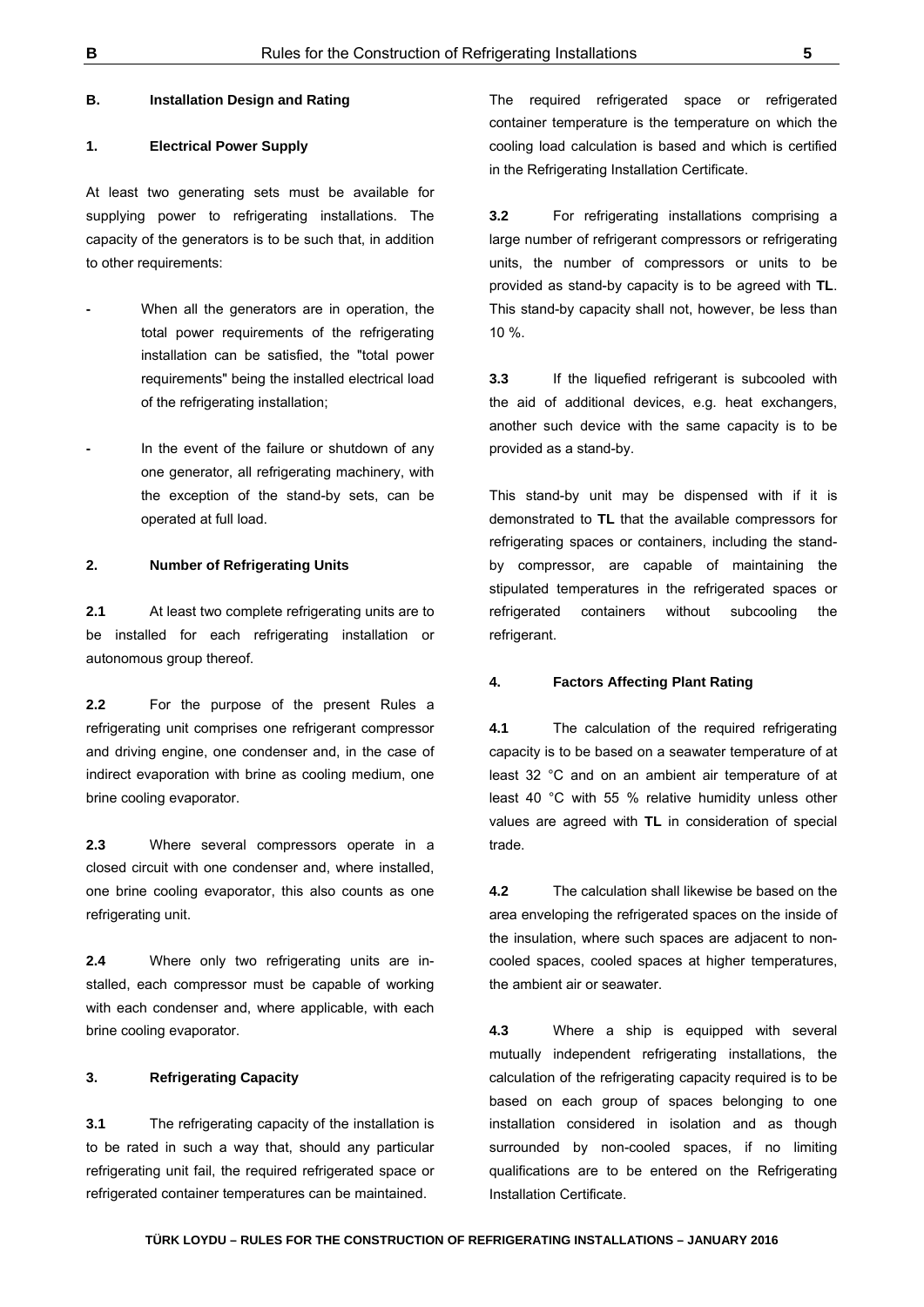# **5. Calculation of Refrigerating Capacity For Fruit Cargo**

**5.1** The calculation of the necessary refrigerating capacity is required to prove that the rating of the installation is sufficient to cool down the cargo within a reasonable period of time. All refrigerating units and pumps, including the stand-by sets, may be in operation during the cooling-down period.

**5.2** Under steady operating conditions, allowance is to be made for the fan heat generated with the maximum air circulation and for the simultaneous introduction of a reasonable quantity of fresh air.

# **6. Calculation of Refrigerating Capacity For Deep-Frozen Cargo**

**6.1** For deep-frozen cargo, no arrangements need normally be made for cooling down the cargo.

**6.2** Unless otherwise agreed, the introduction of fresh air can be dispensed with. The fan heat to be applied in the calculation may be based on a reduced air circulation where this is intended for the deep-frozen cargo.

#### **7. Automation**

**7.1** Automated refrigerating installations are to be so equipped that they can also be operated with manual control.

**7.1.1** Input units and actuating devices are to be type-tested; see also Chapter 4-1, Section 7, E.

**7.2** Steps must be taken to prevent the temperature in the inlet ducts from falling below the minimum permitted level.

**7.3** For the following faults alarm systems are to be installed which actuate an alarm at a position which is constantly manned.

**7.3.1** Temperature of return air or air in space exceeding the maximum permitted level. A temperature instrument on the bridge may be accepted as an alternative.

**7.3.2** Failure of circulating fans.

**7.3.3** Permitted level exceeded in bilges or bilge wells of refrigerated spaces.

**7.3.4** Suction pressure of refrigerant below permitted level.

**7.3.5** Condensation pressure of refrigerant above permitted level.

**7.3.6** Lubricating oil pressure below required level.

**7.4** If any of the faults in 7.3.4, 7.3.5 and 7.3.6 occur, the installation must automatically shut down.

#### **8. Plant of Novel Design**

Refrigerating installations differing in design from those which have already proved suitable in service on board ship are subject to **TL**'s special approval.

For such installations, **TL** may impose special requirements as to the extent of the documentation to be submitted for approval and reserves the right to require additional tests to be performed, schedule special survey dates and make special entries in the refrigerating installation certificate and in the Register.

#### **C. Refrigerants**

#### **1. Classification**

Refrigerants are classified as follows:

#### **1.1 Approved refrigerants, Group 1**

Incombustible refrigerants without significant hazard to human health, e.g.:

| R <sub>22</sub>  | Chlordifluormethane      | CHCIF <sub>2</sub> (1) |  |
|------------------|--------------------------|------------------------|--|
| R134a            | Tetrafluorethane         | $CH2F-CF3$             |  |
| <b>R404A</b>     | R125/143a/134a(44/52/4%) |                        |  |
| <b>R407A</b>     | R32/125/134a(20/40/40%)  |                        |  |
| <b>R407B</b>     | R32/125/134a(10/70/20%)  |                        |  |
| R407C            | R32/125/134a(23/25/52%)  |                        |  |
| <b>R410A</b>     | R32/125 (50/50%)         |                        |  |
| R <sub>507</sub> | R125/143a (50/50%)       |                        |  |

**(1)** *In accordance with MARPOL Annex VI, Regulation 12, 3.2, Installations which contain hydro-chlorofluorocarbons shall be prohibited on ships constructed on or after 1 January 2020; or in the case of ships constructed before 1 January 2020, which have a contractual delivery date of the equipment to the ship on or after 1 January 2020 or, in the absence of a contractual delivery date, the actual delivery of the equipment to the ship on or after 1 January 2020.*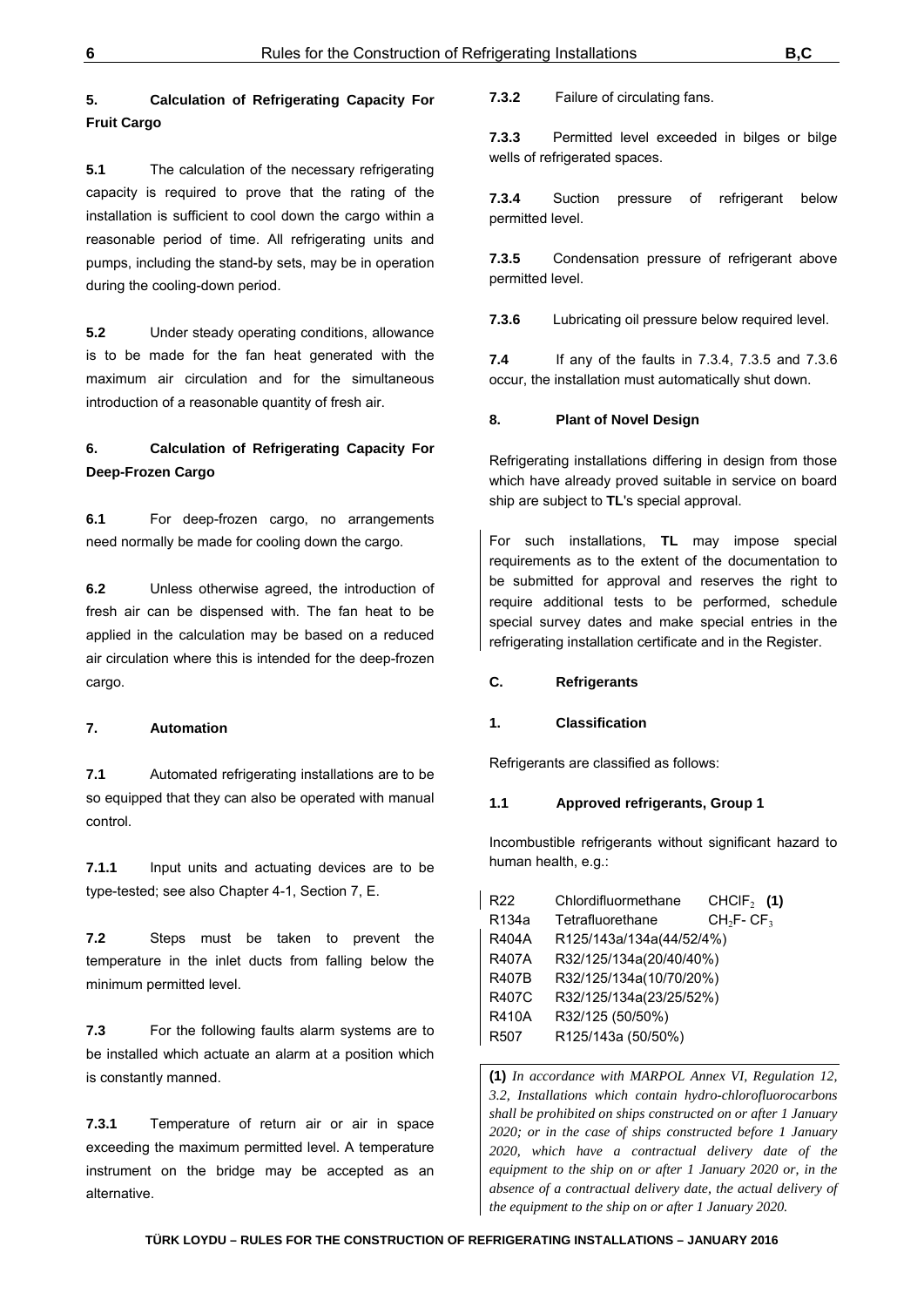With these refrigerants the danger of asphyxiation is, however, to be borne in mind.

#### **1.2 Approved refrigerants, Group 2**

Toxic or caustic refrigerants or those which, when mixed with air, have a lower explosion limit of at least 3,5 % by volume.

R717 Ammonia NH<sub>3</sub>

Ammonia may not be used in refrigerating plants operating with direct evaporation. In addition, the regulations imposed by the competent authorities of the country of registration are to be observed.

#### **1.3 Refrigerants which are not approved, Group 3**

Refrigerants which, when mixed with air, have a lower explosion limit of less than 3,5 % by volume, e.g. ethane, ethylene.

#### **2. Working Pressures**

**2.1** For the more common refrigerants, the allowable working pressures PB (design pressures PR) are laid down in Table 1.

|                         | Working pressures [bar]           |                                  |  |  |
|-------------------------|-----------------------------------|----------------------------------|--|--|
| Refrigerant             | High-<br>pressure<br>side<br>(HP) | Low-<br>pressure<br>side<br>(LP) |  |  |
| R 22                    | 22,5                              | 17,0                             |  |  |
| R134a                   | 13,9                              | 10,6                             |  |  |
| <b>R404A</b>            | 25,0                              | 19,7                             |  |  |
| <b>R407A</b>            | 25,2                              | 19,8                             |  |  |
| <b>R407B</b>            | 26,5                              | 20,9                             |  |  |
| <b>R407C</b>            | 23,9                              | 18,8                             |  |  |
| <b>R410A</b>            | 33,6                              | 26,4                             |  |  |
| R507                    | 25,6                              | 20,2                             |  |  |
| R717 (NH <sub>3</sub> ) | 24,0                              | 17,5                             |  |  |

**Table 1**

For other refrigerants, the design pressures PR are determined by the pressure at the bubble point at a temperature of 55 °C on the high pressure side and at a temperature of 45 °C on the low-pressure side

**2.2** Within the meaning of these Rules, the lowpressure side of the plant includes all parts exposed to the evaporation pressure of the refrigerant. However, these parts are also subject to the design pressure for the high-pressure side if (e.g. for hot gas defrosting) a switch-over of the system can subject them to high pressure. Medium-pressure vessels of two-stage plants form part of the high-pressure side.

# **3. Storage or Reserve Supplies of Refrigerants**

**3.1** On board ship, reserve supplies of refrigerants may be stored only in steel bottles approved for this purpose by the competent authorities of the country of registration.

**3.2** The level of filling of these bottles must be suitable for tropical conditions.

**3.3** Bottles containing refrigerant are to be securely anchored in an upright position and protected against overheating.

**3.4** Bottles containing refrigerant may be stored only in well ventilated spaces specially prepared for this purpose or in refrigerating machinery spaces.

**3.5** On ships where (with due regard for the provisions of D.) there is no refrigerating machinery space and the refrigerating machinery is installed in the main or auxiliary engine room, **TL** may permit exceptions to 3.4 in the case of refrigerants belonging to Group 1. The storage bottles immediately required for replenishing the system, up to a maximum of 20 % of the total refrigerant charge, may then be kept in the main or auxiliary engine room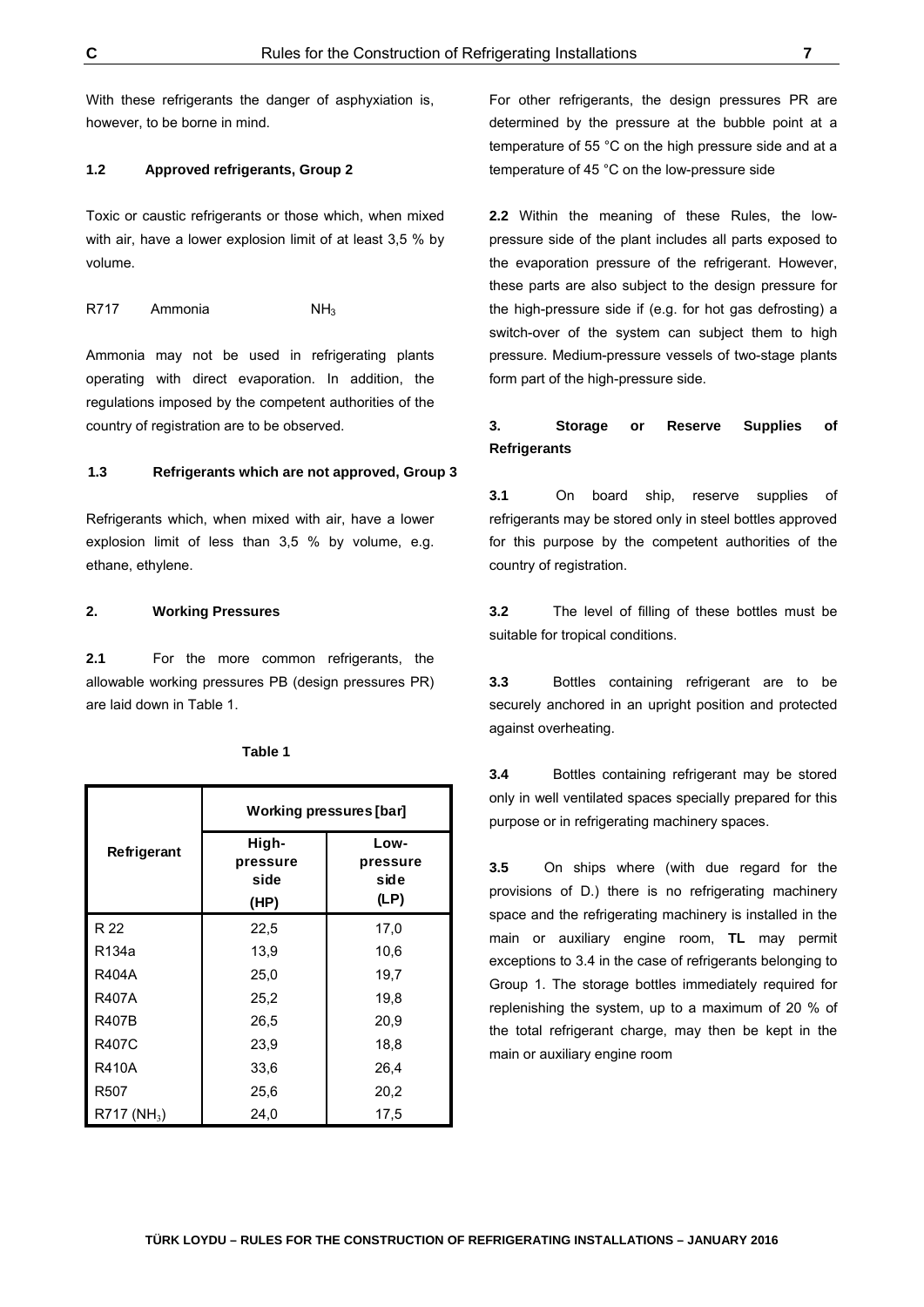#### **D. Refrigerating Machinery Spaces**

#### **1. Definitions**

Within the meaning of these Rules, refrigerating machinery spaces are spaces separated by bulkheads from other service spaces and housing refrigerating machinery and the associated equipment.

#### **2. Installation of Refrigerating Machinery**

Even if not installed in specially designated spaces, refrigerating machinery is to be installed in such a way that sufficient space is left for operation, servicing and repair.

#### **3. Equipment and Accessories**

**3.1** Refrigeration systems using ammonia in charges exceeding 25 kg are to be installed in refrigerating machinery spaces separated by gastight divisions from other ship spaces and service rooms.

**3.2** Regardless of the type of refrigerant used, the doors of refrigerating machinery spaces shall not give access to living quarters or corridors in the accommodation area. The doors must open outwards and be self-closing.

**3.3** Where refrigeration systems operate with ammonia spaces accommodating the refrigerating machinery are to be equipped as follows:

- **a)** Spaces must be provided with at least two access doors located as far as possible from each other.
- **b)** Type-tested gas detectors are to be fitted. Visual and audible signals must be provided outside and inside the room. The alarm is to be linked to the general machinery alarm system and is to trip an individual alarm on the bridge as well as in the engine control room.
- **c)** Equipment for producing water screens is to be fitted above the entrances to refrigerating

 machinery spaces. Provision must be made for actuating this equipment from outside the refrigerating machinery space. The actuating device shall not be located in the immediate vicinity of the entrances.

Where water sprinklers are additionally mounted in the refrigerating machinery spaces themselves, these are to be permanently installed and must also be capable of being actuated from outside.

The spray nozzles of sprinkler systems are to be suitably distributed in the refrigerating machinery space. Due attention is to be paid to electrical machinery and equipment. The spray nozzles shall be capable of covering as large an area as possible with fine water droplets.

**d)** The electrical consumers in the refrigerating machinery spaces must be capable of being switched off, independently of the forced ventilation system, by a central switch located outside the room.

**3.4** Provision must be made for the bilge pumping or drainage of refrigerating machinery spaces. Where refrigeration systems are operated with ammonia, the refrigerating machinery spaces must not be drained into the open wells or bilges of other spaces.

**3.5** The electrical equipment of refrigerating machinery spaces is subject to the provisions of Chapter 5, Electrical Installation.

**3.6** In the case of refrigeration systems which use ammonia, suitable protective clothing, as well as goggles and breathing apparatus for at least two people must be provided outside the refrigerating machinery space close to the access door. **(2)**

**(2)** *Additional national requirements, e.g. self-contained air breathing apparatus and protective clothes are to be observed*.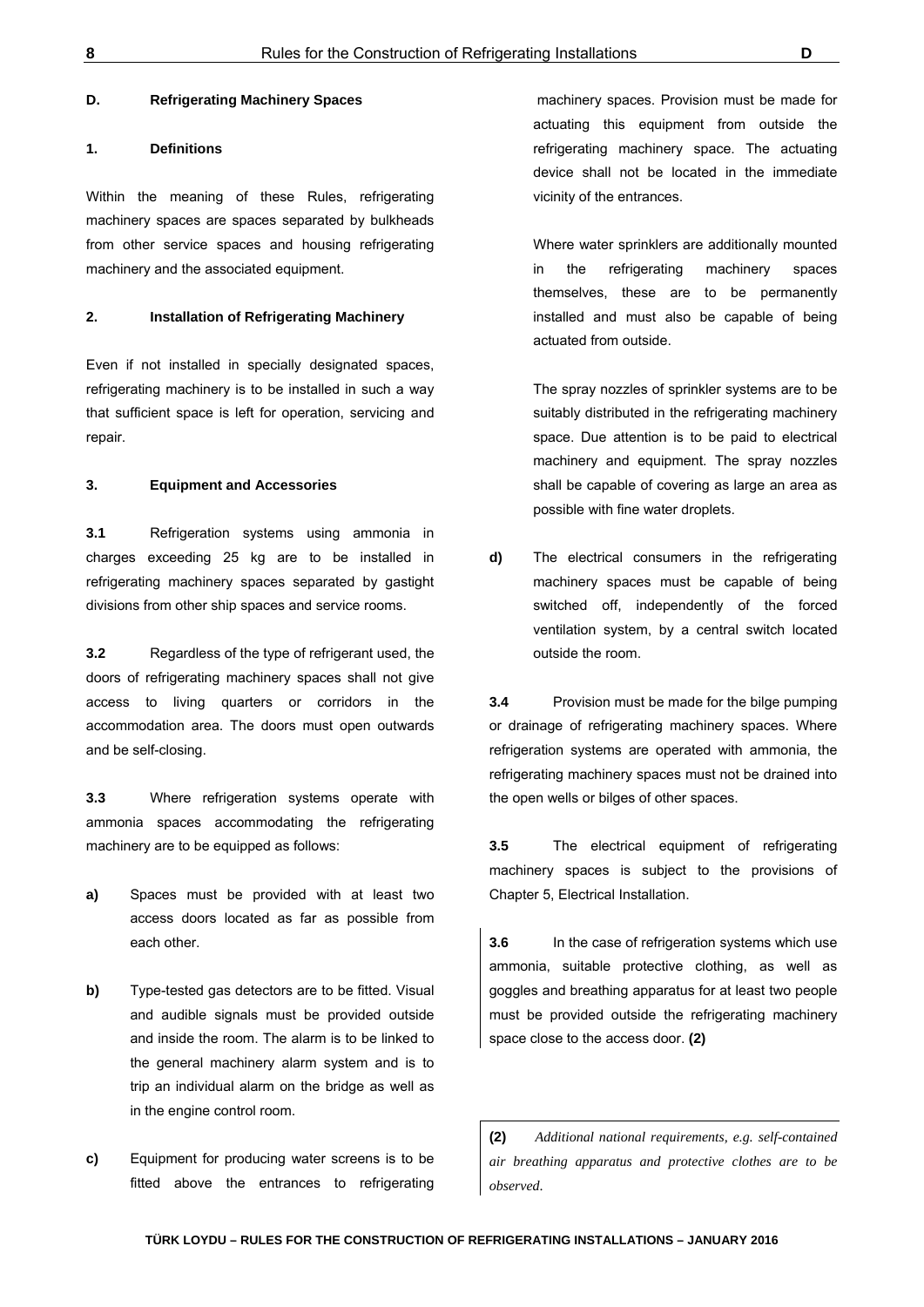#### **4. Ventilation**

**4.1** Refrigerating machinery spaces must be provided with a suitably arranged forced ventilation system. With Group 1 refrigerants, at least the exhaust air is to be conveyed into the open air independently of other space ventilation ducting. The inlet ducting shall not be connected to the ventilation system serving the accommodation spaces.

**4.2** Where ammonia is used, the ventilation of the refrigerating machinery space shall be independent from ventilation systems of other spaces in the ship. The ventilation system is to be of exhaust type.

**4.3** Within the ship, the exhaust air ducts of fans serving refrigerating machinery spaces are to be gastight. The exhaust air must be conveyed in such a way as to prevent entrance of gas into other ship spaces.

**4.4** Provision must be made for starting and stopping the fans of refrigerating machinery spaces from outside the spaces in question. The switches are to be clearly marked.

**4.5** The rating of forced ventilation systems is subject to the following rules:

- **a)** For refrigerating machinery spaces with Group 1 refrigerants, forced ventilation is required which ensures at least 30 changes of air per hour.
- **b)** For refrigerating machinery spaces in which ammonia is used as refrigerant, the minimum capacity of the fan is to be determined by the formula:

 $V = 60 \sqrt[3]{M^2}$ 

However, the number of air changes per hour shall not be less than 40.

In the above formula:

V capacity of fan  $[m^3/h]$ 

M charge of refrigerant in system [kg].

In the case of refrigeration systems using ammonia installed in rooms with an effective sprinkler system, the minimum required capacity of the fans indicated above may be reduced by 20 %.

#### **E. Refrigerant Compressors**

#### **1. General**

**1.1** Where the compressors are electrically driven, the motors and other items of electrical plant must comply with Chapter 5, Electrical Installation.

**1.2** Other compressor drives (diesel engines, turbines) must comply with Chapter 4, Machinery.

#### **2. Reciprocating compressors**

**2.1** Shaft journal and crank pin diameters are to be determined as follows:

 $d_k = 0.115 \cdot \frac{3}{2} \sqrt{D^2 \cdot P_c} \cdot C_1 \cdot C_w \cdot (0.3 \cdot H + f \cdot L)$ 

where:

 $d_k$  = minimum journal or pin diameter [mm]

- $D =$  cylinder diameter  $[mm]$
- $P_c$  = design pressure PR [bar]

according to Table 1, working pressures on the high-pressure side

- $H =$  piston stroke  $[mm]$
- L = center distance between two main bearings [mm], where one crank is located between two main bearings; L is to be replaced by  $L_1 = 0.85$ L, where two cranks at different angles are located between two main bearings, and by  $L_2$  =  $0.95 \cdot L$ , where two or three connecting rods are located next to each other on one crank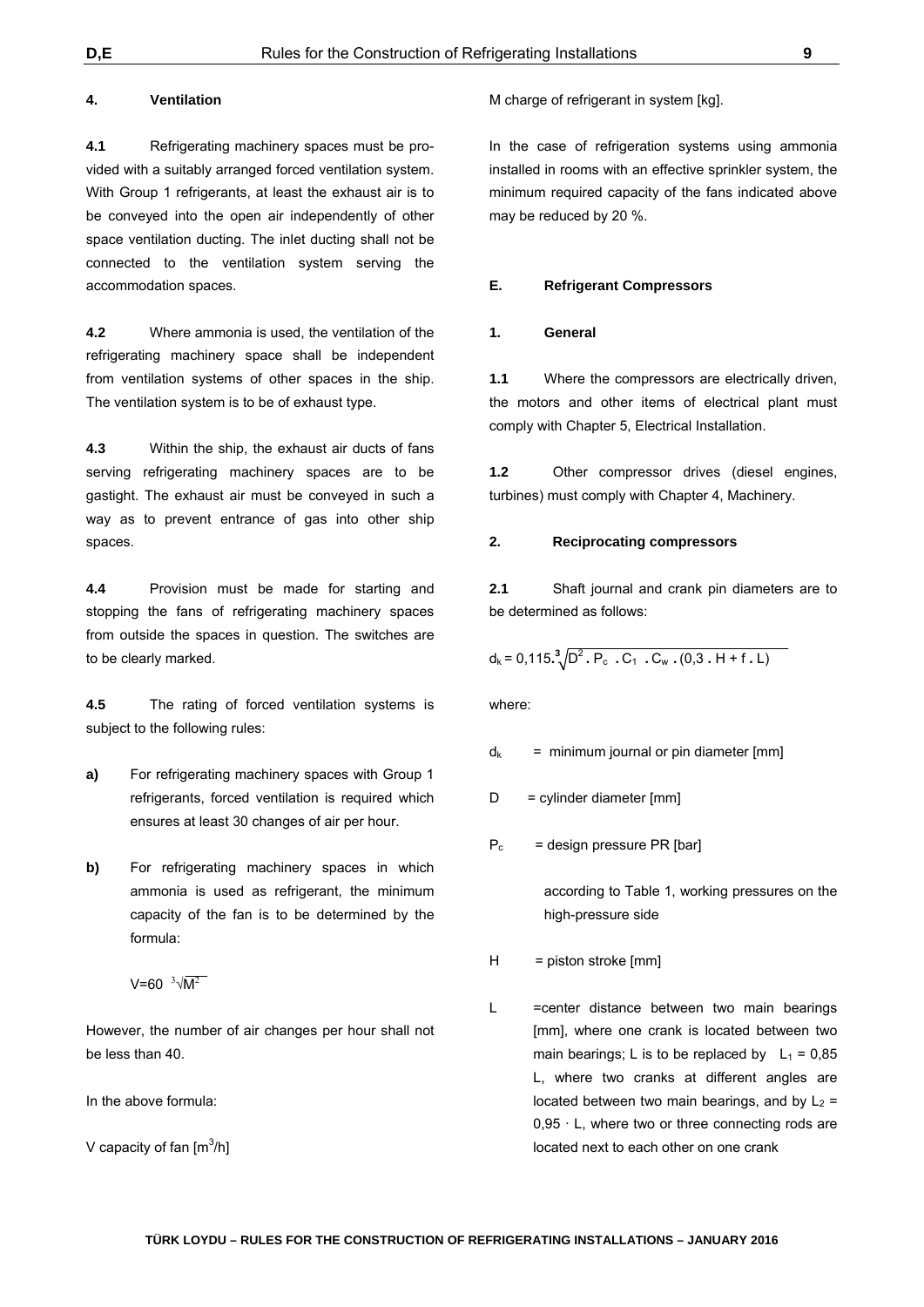# $f =$  factor relating to cylinder arrangement  $[-]$ :

- = 11,0, where the cyl. are in line
- = 1,2, where the cyl. make an angle of 90°
- V or W = 1,5, where the cyl. make an  $\int$  arrangement angle of 60°
- = 1,8, where the cyl. make an angle of 45°
- $C_1$  = coefficient according to Table 2 [-]
- $Z =$  number of cylinders  $[-]$
- $C_w$  = material factor according to Table 3 or Table 4  $[-]$

 $R_m$  = minimum tensile strength [N/mm<sup>2</sup>]

**2.2** Where higher strength is achieved by a favourable crankshaft geometry, lower values of  $d_k$  may be allowed.

#### **3. Screw Compressors**

The documents listed under A.5.1 d) and e) are to be submitted.

#### **4. Turbo Compressors, Special Types**

Where turbo compressors or special types are used as refrigerant compressors for refrigerating installations, detailed documentation is to be submitted for assessment.

Suitable evidence of the functional reliability is to be furnished to **TL** prior to the first shipboard application of any type.

#### **5. Material Testing**

Refrigerant compressors and compressor parts are to be subjected to material testing in accordance with A.7.

#### **6. Equipment**

**6.1** Provisions have to be made (e.g. in the form of overpressure safety switches) to ensure that the compressor drive switches off automatically should the maximum allowable working pressure be exceeded.

**6.2** Compressors are to be equipped with devices such as pressure relief valves, rupture discs, etc., which, if the maximum allowable working pressure is exceeded, will equalize the pressures on the discharge and suction sides.

Semi-hermetic compressors in automatic installations may be exempted from this Rule, provided that they are protected by overpressure safety switches and can be operated with permanently open shutoff valves in such a way that the safety valves fitted to the installation remain effective.

#### Tablo 2 C<sub>1</sub> values cast iron

|   |     |     |     |     | $\geq 8$      |
|---|-----|-----|-----|-----|---------------|
| I | 1,0 | 1.1 | 1.2 | 1,3 | $\mathcal{A}$ |

#### Table 3 Values of C<sub>w</sub> for shafts of nodular graphite

| Rm                        | 370  | 400  | 500  | 600  | 700  | >800 |
|---------------------------|------|------|------|------|------|------|
| $\mathtt{C}_{\mathsf{w}}$ | 1,20 | 1,10 | 1,08 | 0,98 | 0,94 | 0,90 |

**6.3** Air-cooled compressors are to be designed for an air temperature of at least 45°C.

**6.4** For sea water cooling, a minimum inlet temperature of 32 °C is to be applied. The cooling water spaces, unless provided with a free outlet, are to be protected against excessive overpressure by safety valves or rupture safety devices.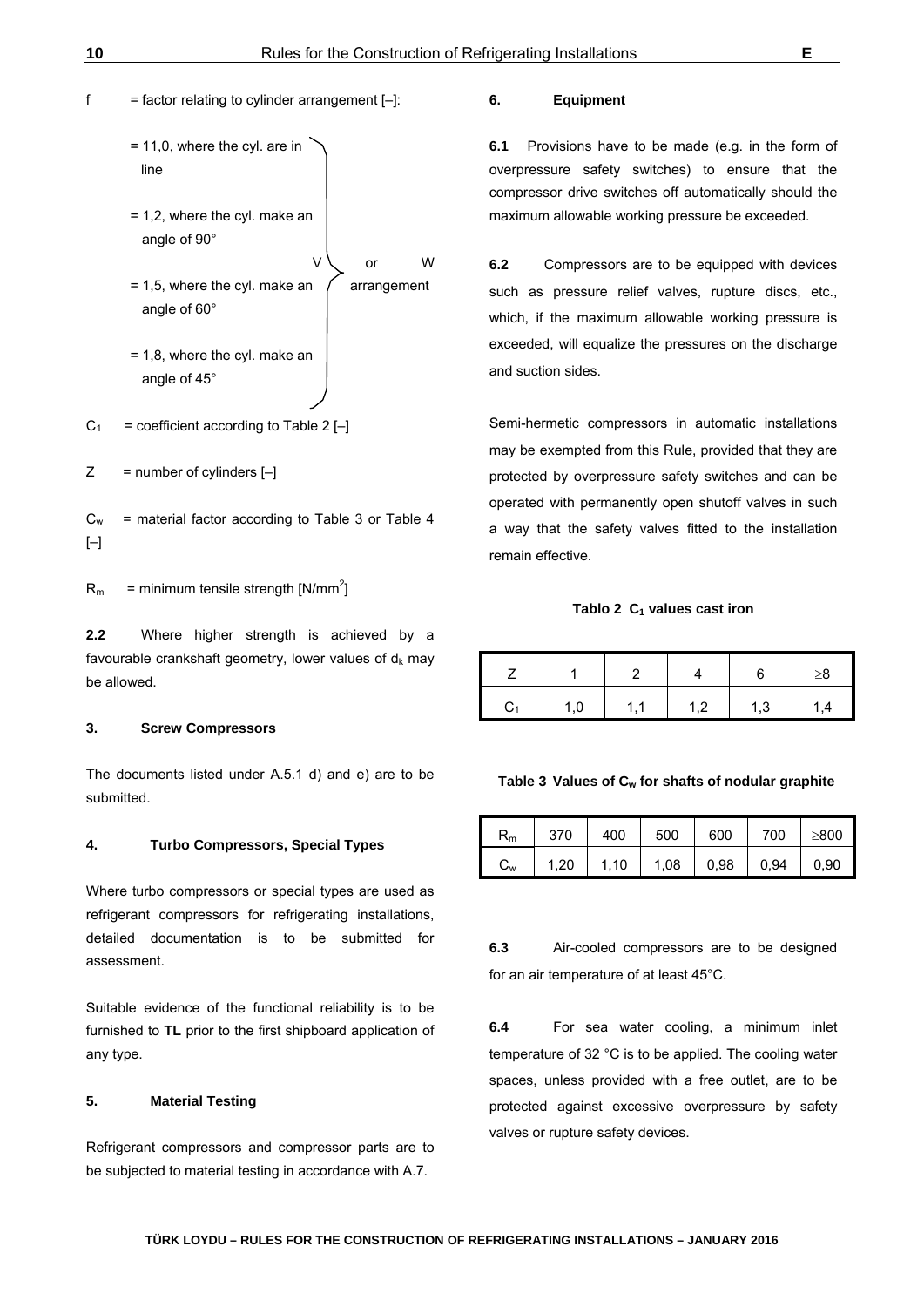**Table 4 Values of Cw for steel shafts**

| $R_m$                                    | 400 | 440  | 480  | 520  | 560  | 600  | 640  | ≥680 | 720 (1) | ≥760 $(1)$ |
|------------------------------------------|-----|------|------|------|------|------|------|------|---------|------------|
| $\sim$<br>$\mathsf{v}_\mathsf{w}$        | ,03 | 0,94 | 0,91 | 0,85 | 0,79 | 0,77 | 0,74 | 0,70 | 0,66    | 0,64       |
| (1)<br>For drop-forged crankshafts only. |     |      |      |      |      |      |      |      |         |            |

**6.5** Pressure gauges and thermometers are to be fitted in accordance with J.2.1 and J.2.2.

**6.6** A manufacturer's plate bearing the following information is to be permanently fixed to each refrigerant compressor:

Manufacturer, year of construction, refrigerant and maximum allowable working pressure in [bar].

# **7. Testing**

After completion, refrigerant compressors are to be subjected to a trial run without refrigerant at the manufacturer's works and to the pressure and tightness tests specified in K.

#### **F. Pressure Vessels and Apparatuses**

# **1. Pressure Vessels and Apparatuses Under Refrigerant Pressure**

#### **1.1 General**

Pressure vessels and apparatuses under refrigerant pressure must comply with Chapter 4, Machinery, Section 14.

#### **1.2 Material testing**

The materials of components under refrigerant pressure must be tested in accordance with **TL** Rules for **Materials** 

#### **1.3 Safety devices**

**1.3.1** Pressure vessels and apparatuses which contain liquid refrigerant and which can be shut off are to be fitted with a safety valve. For the design of safety valves see J.1.

**1.3.2** Filters and driers need not be fitted with safety valves provided that the refrigerant inlets and outlets cannot inadvertently be closed at the same time.

#### **1.4 Pressure and tightness tests**

After completion, pressure vessels and apparatuses under refrigerant pressure are to be subjected to the pressure and tightness tests specified in K.

#### **2. Brine Tanks**

#### **2.1 General**

**2.1.1** For the purposes of the present Rules, the term "brine" as a cooling medium means a solution of industrial salts. The use of other media with a low freezing point requires the approval of **TL**.

**2.1.2** In this context, brine tanks do not include brine cooling evaporators. The latter must comply with the requirements for pressure vessels and apparatuses under refrigerant pressure, as set out in 1.

**2.1.3** Brine tanks may not be galvanized on the side in contact with the brine.

**2.1.4** Brine systems must be equipped with air pipes which cannot be closed off and with brine compensating tanks.

**2.1.5** Brine tanks which can be shut off must be protected against excessive pressure rises due to the thermal expansion of the brine by the provision of safety valves or by a mechanism for interlocking the shut off devices in the open position.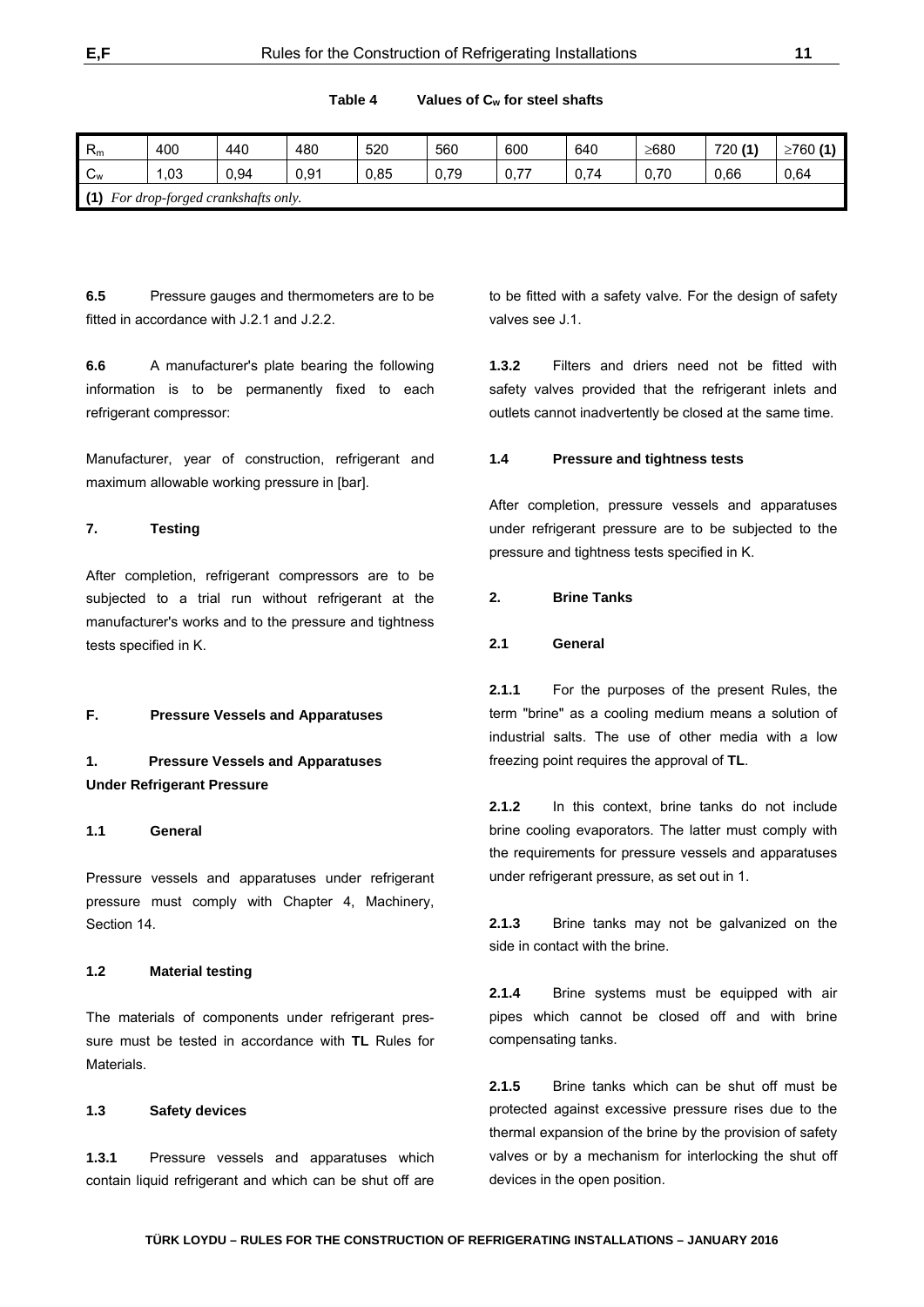#### **2.2 Testing**

Brine tanks are to be subjected in the manufacturer's works to the hydraulic pressure and tightness tests specified in K. Material tests and pneumatic tightness tests may in general be dispensed with.

#### **3. Air Coolers**

#### **3.1 General**

**3.1.1** Air coolers which work by direct evaporation **(3)** count as apparatuses under refrigerant pressure and are therefore subject to the requirements in 1. Notwithstanding this, safety devices are required only for flooded evaporators.

**3.1.2** Air coolers which work by indirect evaporation, in so far as brine is used as the cooling medium are subject to the application in analogous manner of the Rules set out in 2.1.3, 2.1.5 and G.2.

**3.1.3** Air coolers are to be designed for a maximum temperature difference between cooling medium and cooling air at the air cooler inlet of about 5 K for fruit cargo and about 10 K for deep-frozen cargo.

**3.1.4** Where warranted by the temperature of the refrigerated space, air coolers are to be fitted with the means for defrosting. Defrosting by means of spraying with water is to be avoided. Provision is to be made for heating the drains. In automated plants, the heating equipment is to be controlled by the defrosting program.

**3.1.5** Where finned-tube or multi-plate type air coolers are used, the distance between the fins or plates should not be less than 10 mm, at least on the air inlet side. In this context, the air inlet side is taken to mean 1/4 of the length of the cooler measured in the direction of air flow. Where, in container refrigerating installations, an air cooler is provided for each

**(3)** *For the purpose of these Rules refrigerating installations with direct evaporation are those where the refrigerant evaporator is located in the refrigerated space itself or is connected to the latter, or to the containers, via air ducts. It follows that in such plant no brine or similar cooling medium is used.* 

container, a minimum distance of 6 mm between the fins or plates is permissible

**3.1.6** Depending on the type of air circulation system employed, the air coolers are to be subdivided by shut offs in such a way that, even after the breakdown of one air cooler section, the cooling of the refrigerated space or containers concerned can be maintained.

The subdivision can be dispensed with where an air cooler is provided for each stack of containers or for each container.

**3.1.7** Air coolers must be made of corrosion resistant material or be protected against corrosion by galvanizing.

**3.1.8** Air coolers are to be provided with drip trays and adequate drains.

## **3.2 Material testing**

In accordance with A.6. materials for air coolers using direct evaporation must be subjected to the tests specified in Chapter 2, Material.

In the case of air coolers for indirect evaporation, the testing of materials may be dispensed with if the cooling medium employed is brine.

#### **3.3 Pressure and tightness tests**

Air coolers are to be subjected to the pressure and tightness tests specified in K., in the manufacturer's works.

In the case of air coolers for indirect evaporation, the pneumatic tightness test may be dispensed with.

#### **G. Pipes, Valves and Fittings**

#### **1. Refrigerant Pipes**

#### **1.1 General**

**1.1.1** Refrigerant pipes are to be designed in accordance with **TL** Chapter 4, Machinery, Section 16, C.1.1.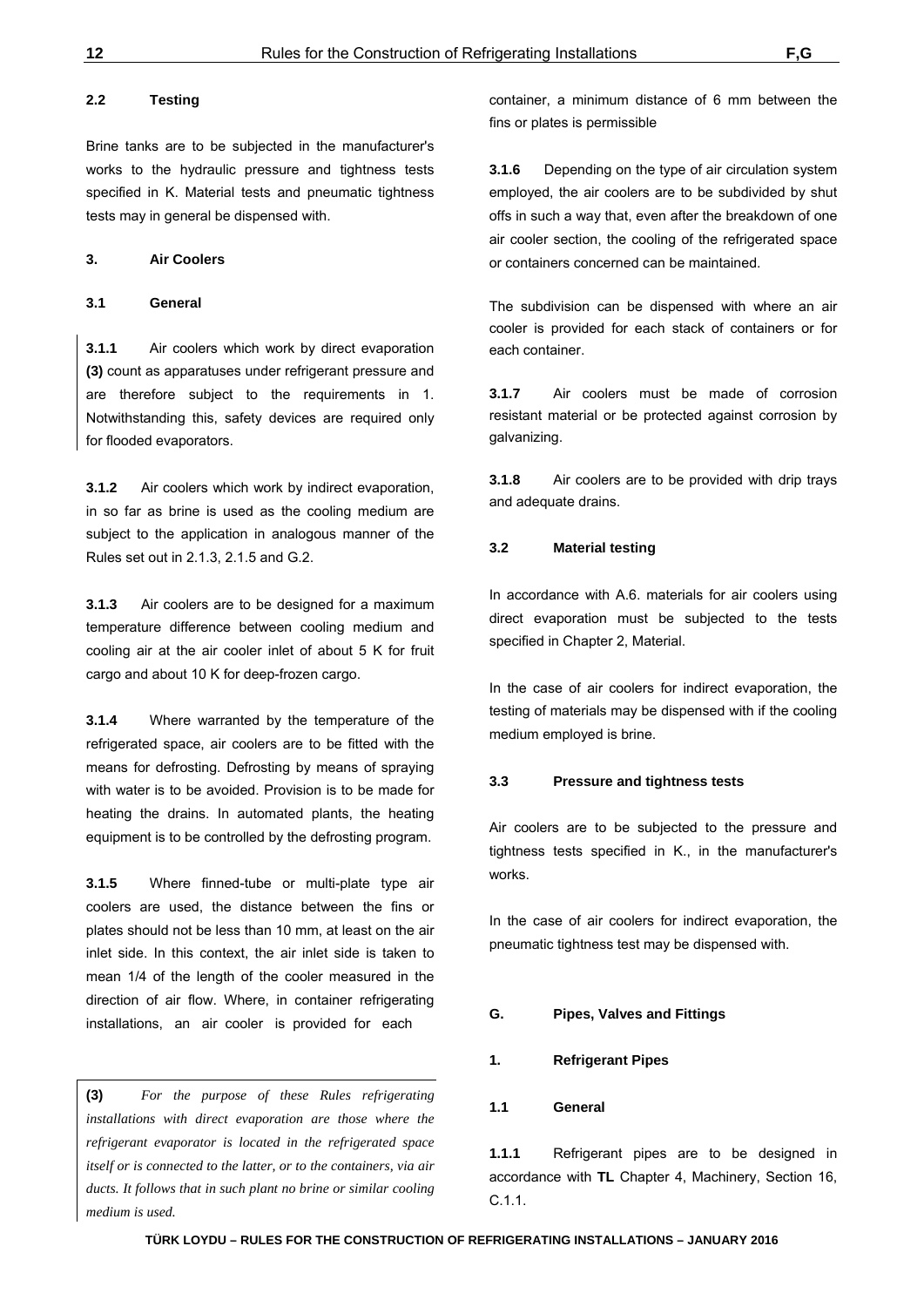**1.1.2** When installing refrigerant pipes, care is to be taken to provide all pipes whose working temperatures are below the normal ambient temperatures with insulation in accordance with L.1. These pipes are to be protected externally against corrosion. Unless some other form of corrosion protection has been demonstrated to **TL** to be equally effective, steel pipes are to be galvanized on the outside.

**1.1.3** At points where they are supported or pass through decks or bulkheads, the refrigerant pipes mentioned in 1.1.2 may not come directly into contact with steel members of the ship's structure.

**1.1.4** Where necessary, refrigerant pipes between compressors and condensers are to be protected against being inadvertently touched.

#### **1.2 Material testing**

Materials for refrigerant pipes must be tested in accordance with Chapter 2, Material.

#### **1.3 Tightness tests**

After installation, all refrigerant pipes are to be subjected to the tightness test specified in K.

#### **2. Brine Pipes**

#### **2.1 General**

**2.1.1** Brine pipes must comply with **TL** Chapter 4, Machinery, Section 16; they may not be galvanized on the inside, but must be protected externally against corrosion.

**2.1.2** In general, use is to be made of thick-walled pipes in accordance with **TL** Chapter 4, Machinery, Section 16, Table 16.7, Group M.

**2.1.3** In the case of brine being used whose neutrality during subsequent operation is suitably ensured, the use of externally galvanized brine pipes with the minimum wall thicknesses specified in **TL**  Chapter 4, Machinery, Section 16, Table 16.7, Group N, may be permitted. This also applies to non-galvanized

pipes which are uninsulated and which can be externally inspected and maintained at all times.

**2.1.4** Where brine pipes pass through inaccessible spaces, their wall thicknesses are required to comply with **TL** Chapter 4, Machinery, Section 16, Table 16.7, Group D. The pipes and their insulation are to be installed in such a way that they are protected against damage.

**2.1.5** At points where they are supported or pass through decks or bulkheads, brine pipes may not come directly into contact with steel members of the ship's structure.

#### **2.2 Testing**

After being installed but prior to the application of the insulation, brine pipes are to be subjected to the hydraulic pressure and tightness tests specified in K.

Material tests and pneumatic tightness tests may generally be dispensed with.

#### **3. Refrigerant valves and fittings**

#### **3.1 General**

Refrigerant valves and fittings must comply with **TL** Chapter 4, Machinery, Section 16.

Automatic control valves are to be arranged or fitted with by-passes so that the installation can also be operated by hand.

#### **3.2 Testing**

**3.2.1** Refrigerant valves and fittings are subject to material testing if their housings are made of cast steel or nodular graphite cast iron and the product of the maximum allowable working pressure PB [bar] multiplied by the nominal diameter DN [mm] is > 2500. Valves and fittings with  $DN ≤ 32$  are exempted from this Rule.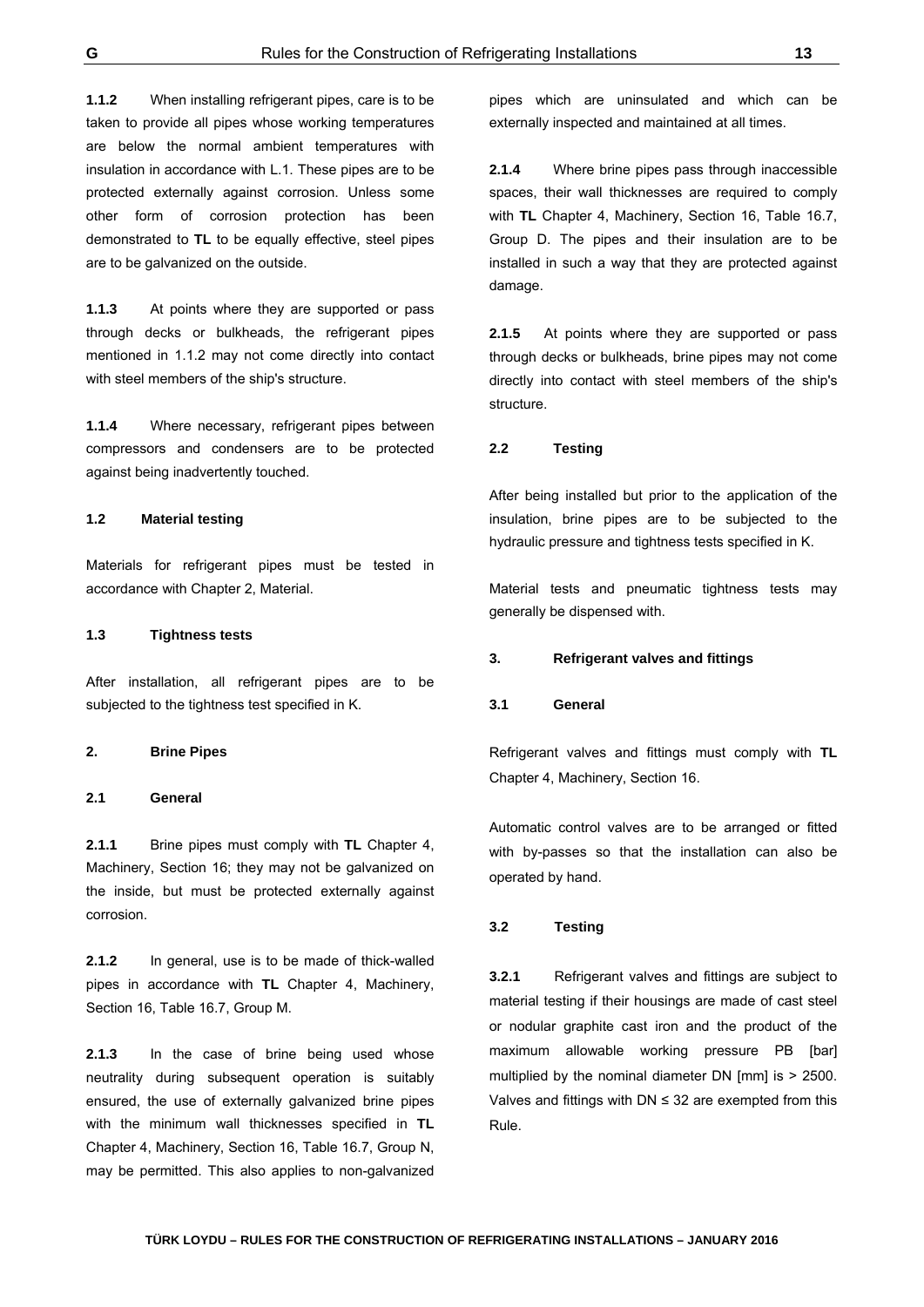**3.2.2** Where the housings of valves and fittings are manufactured by drop forging or are made of copper alloys, material testing is not required.

#### **3.3 Pressure and tightness tests**

**3.3.1** Refrigerant valves and fittings are to be subjected in the manufacturer's works to the pressure and tightness tests specified in K.

**3.3.2** Automatic control valves can be exempted from this requirement where the danger exists that sensitive internal components will be damaged by the pressure imposed in the pressure test. Where the design permits, the housings are to be tested without internal components in these cases.

#### **4. Brine Valves and Fittings**

#### **4.1 General**

Brine valves and fittings must comply with **TL** Chapter 4, Machinery, Section 16. The requirements specified in 2.1.1 also apply.

#### **4.2 Testing**

After being installed but prior to the application of the insulation, brine valves and fittings are to be subjected to the hydraulic pressure and tightness tests specified in K.

Material tests and pneumatic tightness tests may generally be dispensed with.

#### **H. Fans and Pumps**

**1. Fans**

Motors driving the circulating fans of refrigerated holds must comply with **TL** Chapter 5, Electrical Installation. This also applies to motors driving the intake and exhaust fans of ships carrying fruit cargo.

After being installed the fans are to be tested in accordance with P.1.5.

Provision must be made for replacing fan impellers and fan motors even when the refrigerated holds are fully loaded.

#### **2. Refrigerant Circulating Pumps**

**2.1** At least two mutually independent pumps are to be installed, one of which is to act as a stand-by.

**2.2** Evidence of the quality of the materials used is to be supplied in respect of all parts subject to refrigerant pressure.

**2.3** Motors driving refrigerant circulating pumps must comply with **TL** Chapter 5, Electrical Installation

**2.4** Refrigerant circulating pumps are to be subjected in the manufacturer's works to a performance test and to the pressure and tightness tests specified in K.

#### **3. Brine pumps**

**3.1** At least two mutually independent pumps are to be installed, one of which is to act as a stand-by. These pumps must be of well established design.

**3.2** Motors driving brine pumps must comply with **TL** Chapter 5, Electrical Installation.

**3.3** Brine pumps are to be subjected in the manufacturer's works to a performance test and to the hydraulic pressure and tightness tests specified in K. A pneumatic tightness test is not required.

#### **4. Cooling Water Pumps**

The requirements set out in 3. are applicable in analogous manner. Regarding the possible deletion of the stand-by pumps see I.2.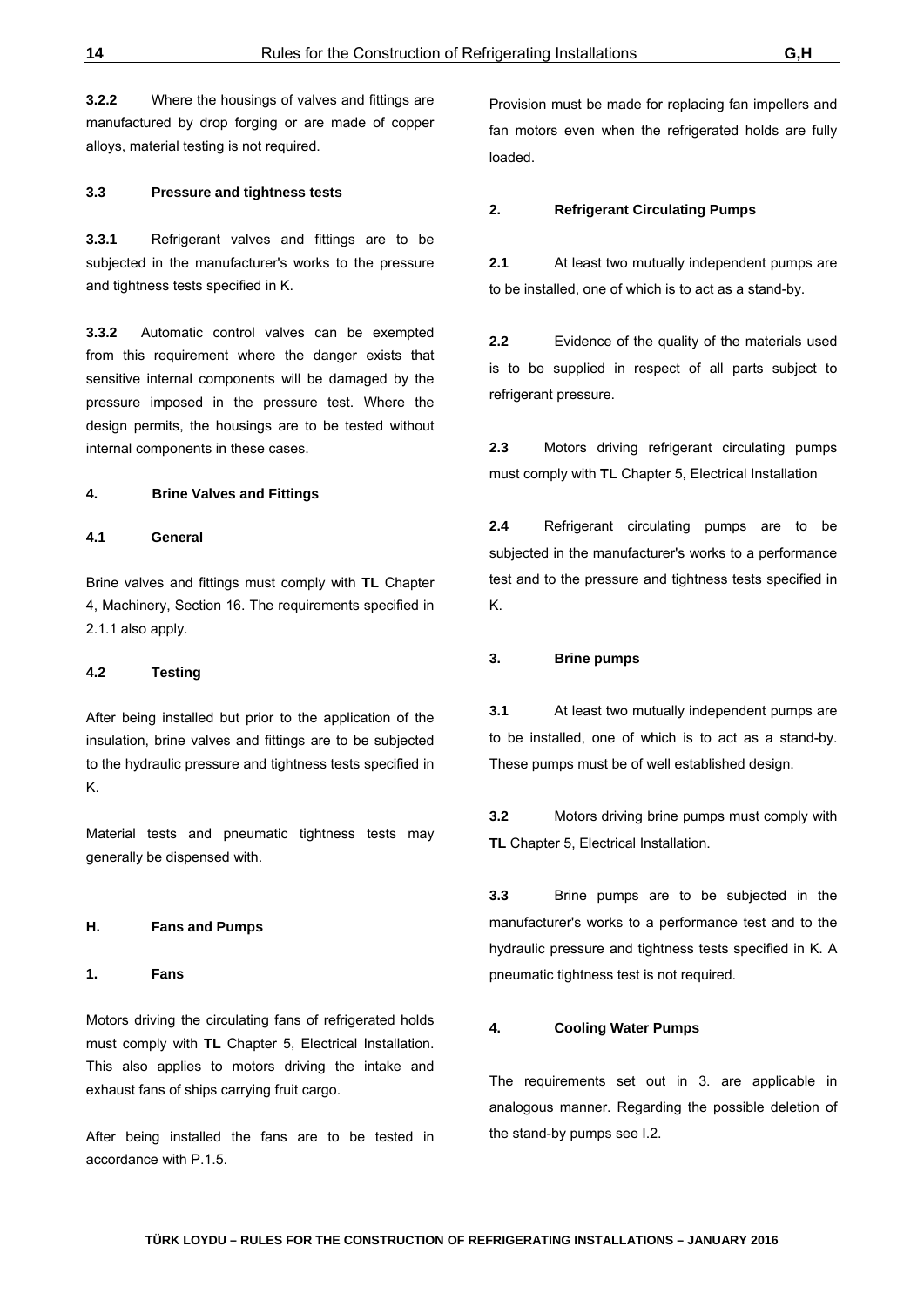#### **I. Cooling Water Supply**

# **1. General**

Pipes, valves and fittings must comply with **TL** Chapter 4, Machinery, Section 16.

A suitable automatic cooling water control system is to be provided for the condenser pressure. Exceptions require **TL** approval.

#### **2. Reserve Cooling Water Supply**

Where the reserve cooling water supply system of the refrigerating installation is connected to the cooling water system of the main propulsion plant, the standby cooling water pump specified in H.4. may be dispensed with provided that the stand-by cooling water pump of the main propulsion plant is capable of the adequate supply of cooling water to the refrigerating installation without adversely affecting the operation of the main propulsion plant.

#### **3. Suction Lines**

Each cooling water pump must be equipped with its own suction line and must be able to draw from at least two sea chests. Seawater filters are to be fitted and so arranged that they can be cleaned without interrupting the cooling water supply.

#### **4. Dock Operation**

By suitable connection of the cooling water lines to ballast water tanks or by hose connections to the deckwashing line or fire main, steps shall be taken to ensure that, when necessary, the refrigerating installation can also be operated while the ship is docked.

#### **5. Cooling Water Pipes in Cargo Holds**

Where cooling water pipes have to be laid through cargo holds or refrigerated cargo holds to the refrigerating machinery spaces, they are to be installed in pipe tunnels. In exceptional cases cooling water pipes may be installed above deck or in the double bottom tank.

Where cooling water pipes pass through double bottom tanks, their wall thickness is required to comply with **TL** Chapter 4, Machinery, Section 16, Table 16.6.

#### **6. Testing**

After being installed, cooling water pipes, valves and fittings are to be subjected to the pressure and tightness tests specified in K.

#### **J. Safety and Monitoring Equipment**

#### **1. Safety Equipment**

#### **1.1 General**

**1.1.1** Provisions are to be made to ensure that if the maximum allowable working pressure according to C.2. is exceeded, the compressor drive switches off automatically.

**1.1.2** Pressure vessels and apparatuses which can be isolated and which contain liquefied refrigerants must be equipped with a safety valve; see also F.1.3.

**1.1.3** Provision must be made for the safe blow-off of refrigerants directly into the open air.

#### **1.2 Safety valves and rupture discs**

**1.2.1** Safety valves exposed to refrigerant pressure are subject to the requirements set out in G.3. The provisions of G.4. are applicable in analogous manner to safety valves under brine pressure.

**1.2.2** Safety valves are to be set to the maximum allowable working pressure and secured to prevent the setting from being altered inadvertently.

**1.2.3** Fitting a rupture disc in front of a safety valve is permitted only where, between the rupture disc and the safety valve, no uncontrolled pressure build-up can occur which, in the event of a sudden pressure surge, would not allow either the safety valve or the rupture disc to respond.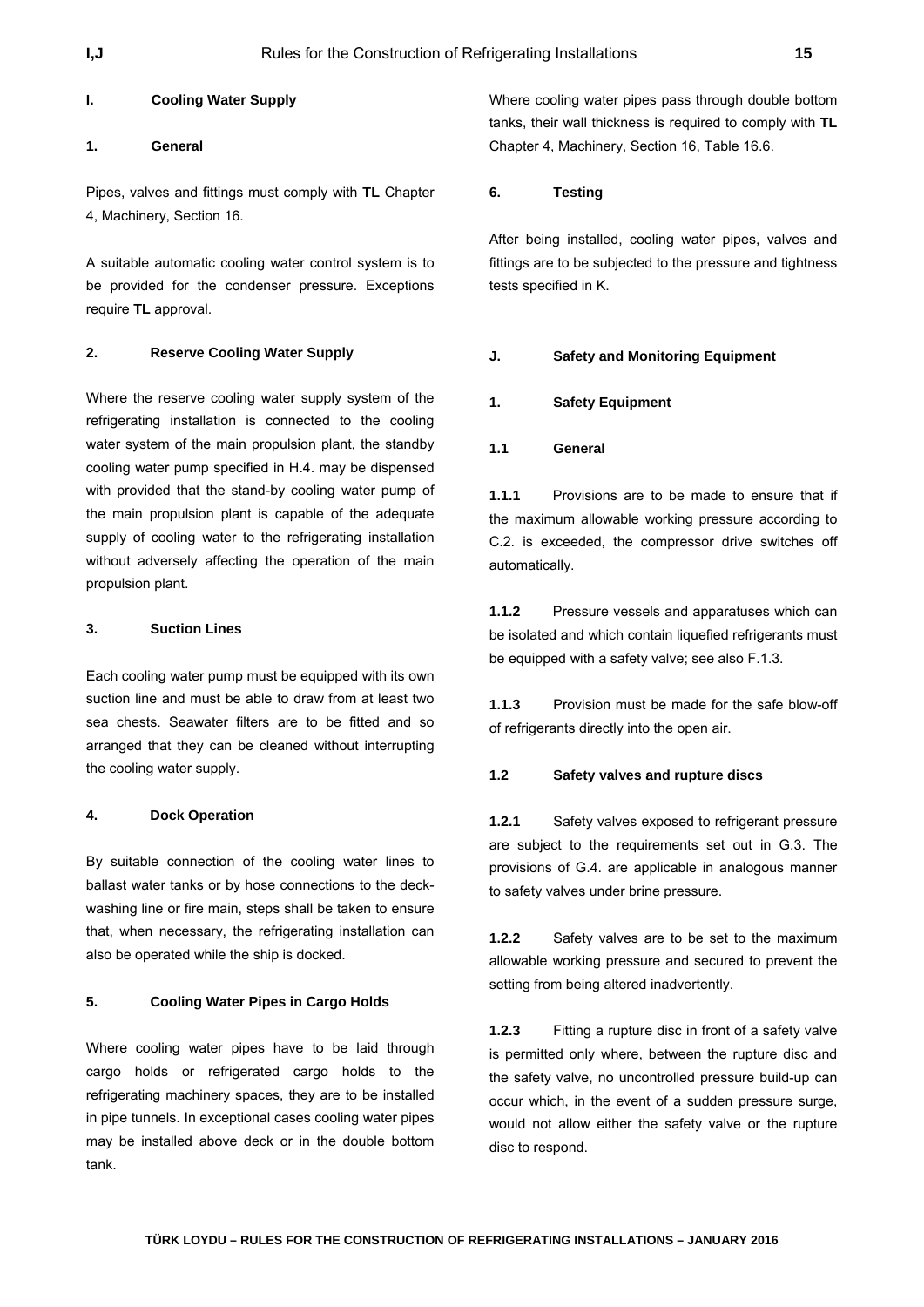The space between the rupture disc and the safety valve cone must therefore be fitted with an alarm pressure gauge or equivalent device. Instead of this a free outlet duct may also be used, provided that it traverses oil-filled sight glasses or the like which reveal any leakage through the rupture disc. A screen for the retention of broken fragments is to be fitted behind the rupture disc.

**1.2.4** Where rupture discs are used, **TL** requires evidence that the bursting pressure does not exceed the maximum allowable working pressure. A 10 % margin of tolerance is permitted.

#### **2. Monitoring Equipment**

#### **2.1 Pressure gauges**

The suction and pressure pipes of refrigerant compressors, intermediate stage pressure vessels and pressurized brine pipes are to be fitted with pressure gauges. Refrigerant pressure gauges are required to have pressure and temperature scales for the refrigerant concerned. The maximum allowable working pressure is to be indicated by a red line.

#### **2.2 Thermometers**

Brine delivery and return pipes, condenser cooling water inlet and outlet pipes and pressure and suction pipes of compressors are to be fitted with thermometers. For the number and disposition of thermometers in refrigerated cargo holds and in the air duct systems of refrigerated containers, see N.

#### **2.3 Liquid level indicators**

Direct indicators such as sight glasses for liquid refrigerants used in plants operated with ammonia are to be so designed that they can be shutoff.

The use of tubular glasses is not permitted.

#### **K. Pressure and Tightness Tests**

#### **1. General**

**1.1** All pressure tests are to be performed in the presence of a Surveyor. They are to be carried out initially during supervision of construction at the manufacturer's works or, in the case of a survey for the assignment of class, on board ship.

**1.2** For repeat tests, see **TL** Classification and Surveys, Section 3.

**1.3** As a rule, pneumatic tightness tests are to be performed after the hydraulic pressure tests.

**1.4** Exceptionally, **TL** may, on application, waive the hydraulic pressure test provided that a pneumatic pressure test is performed at the test pressure specified for the hydraulic test. **(4)** 

**1.5** In refrigerating installations which have already been charged with refrigerant, pneumatic pressure tests may be performed only with nitrogen or carbon dioxide if Group 1 refrigerants are used or only with nitrogen if the refrigerant is ammonia. The use of other gases requires the agreement of **TL**.

**1.6** The refrigerating system is to be dried before the plant is filled with refrigerant.

#### **2. Test Pressures**

#### **2.1 Components under refrigerant pressure**

The test pressures to be used are specified in Table 1.5. According to the refrigerant used, HP is to be substituted by the design pressure on the high-pressure side and LP by the design pressure on the lowpressure side in accordance with Table 1.

**(4)** *National accident prevention regulations are to be complied with.*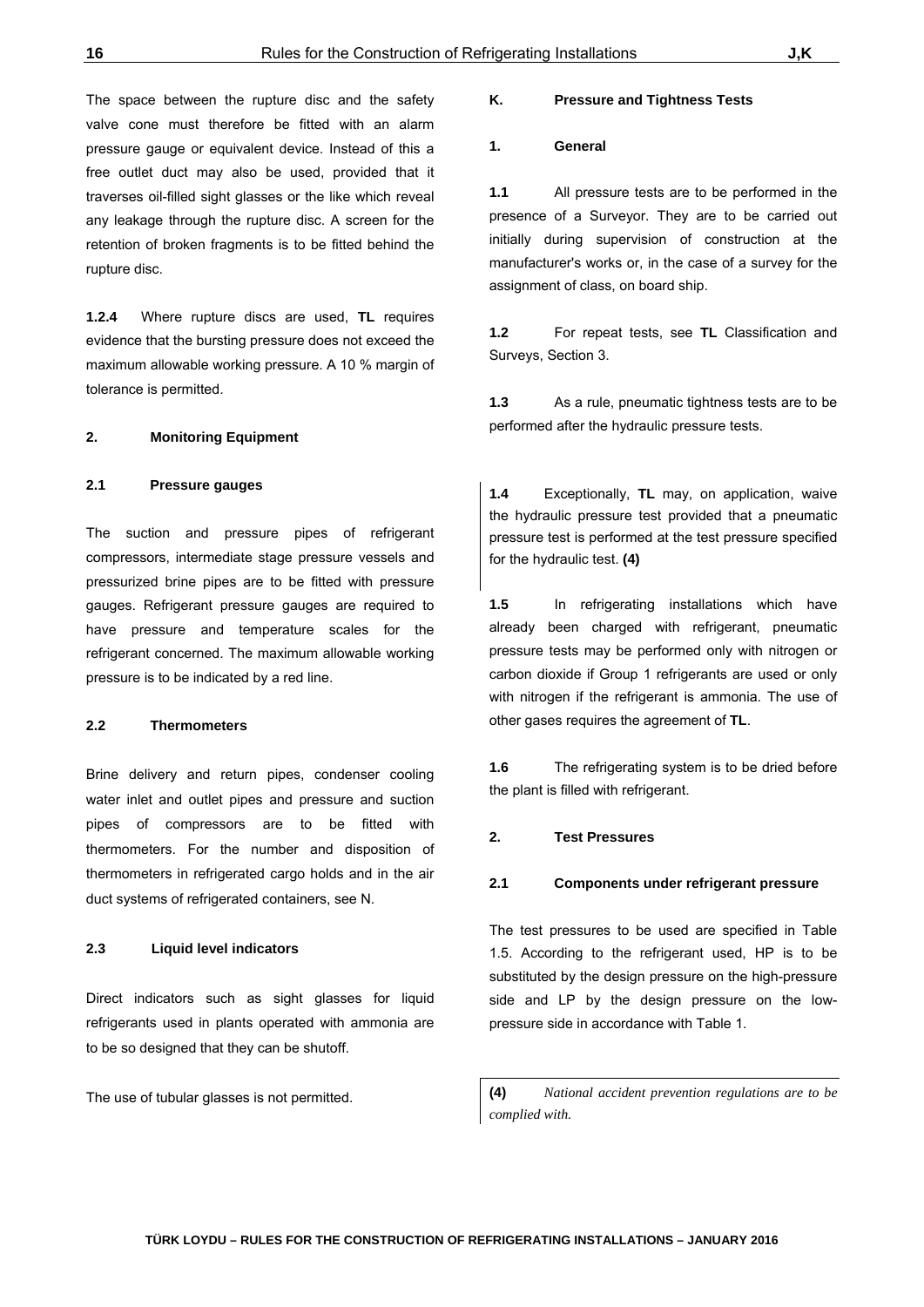# **L. Insulation of Pressure Vessels, Apparatus, Pipes, Valves and Fittings**

#### **1. Cold Insulation**

**1.1** All pressure vessels, apparatuses, pipes, valves and fittings whose operating temperatures may drop below the ambient temperature at the points where they are installed are to be provided with cold insulation. Items of plant which are accommodated in specially insulated refrigerating machinery spaces are exempted from this requirement.

**1.2** Refrigerant and brine pipes which traverse uncooled spaces are to be insulated with special care and are to be installed so that they are protected from damage.

**1.3** Assuming that the refrigerating installation has sufficient reserve capacity, cold insulation need not be fitted at control stations and control groups nor to apparatus, pipes, valves and fittings in refrigerated or air cooler spaces which are intended to serve exclusively for the refrigeration of the said spaces, provided that no damage can be caused there by dripping condensation water.

**1.4** All air, sounding, thermometer and drain pipes in refrigerated and air-cooler spaces are to be adequately insulated.

**1.5** Before being insulated, the items concerned are to be protected against corrosion.

**1.6** Cold insulation is to be at least sufficiently thick to prevent the formation of condensation water on its surface at a maximum relative humidity of 90 %.

**1.7** The insulation is to be free from discontinuities and its final layer must be given a vapourtight coating.

**1.8** Insulation is to be protected at points where there is a danger of damage.

#### **2. Heat Insulation**

**2.1** For insulation used to prevent accidental

touching and fitted to pressure pipes between refrigerant compressor and condenser and to oil separators on the pressure side, see G.1.1.4.

**2.2** To avoid premature refrigerant condensation, hot gas defrosting pipes are to be insulated over their entire length.

**2.3** Components requiring insulation are to be protected against corrosion.

#### **M. Equipment and Insulation of Refrigerated Spaces and Air Ducts**

#### **1. Equipment**

**1.1** The external boundary walls of refrigerated spaces are to be watertight and made of steel. If the use of other materials is envisaged, the agreement of **TL** is required.

Separately refrigerated spaces or groups of spaces are to be made airtight to prevent the taste, odour or ripening process from being adversely affected. All openings in the boundary walls of refrigerated holds are to be provided with airtight covers.

**1.1.1** Air duct systems with built-in air coolers and circulating fans as well as couplings for attaching insulated containers must be airtight.

**1.2** Manholes in the double bottom or in oil tank tops are to be surrounded with an oiltight coaming 100 mm in height.

**1.3** Brine or refrigerant pipe penetrations through watertight bulkheads and decks must be of approved design. The pipes may not come into direct contact with bulkheads, ship's structure or other metal structural members. The fire resistance of the bulkheads and decks may not be impaired.

**1.4** The clear openings of access trunkways and companion hatches leading to cargo or air cooler spaces may not measure less than 600 mm by 600 mm. Hinged hatch covers are to be protected against closing accidentally and must be capable of being reopened by hand from inside.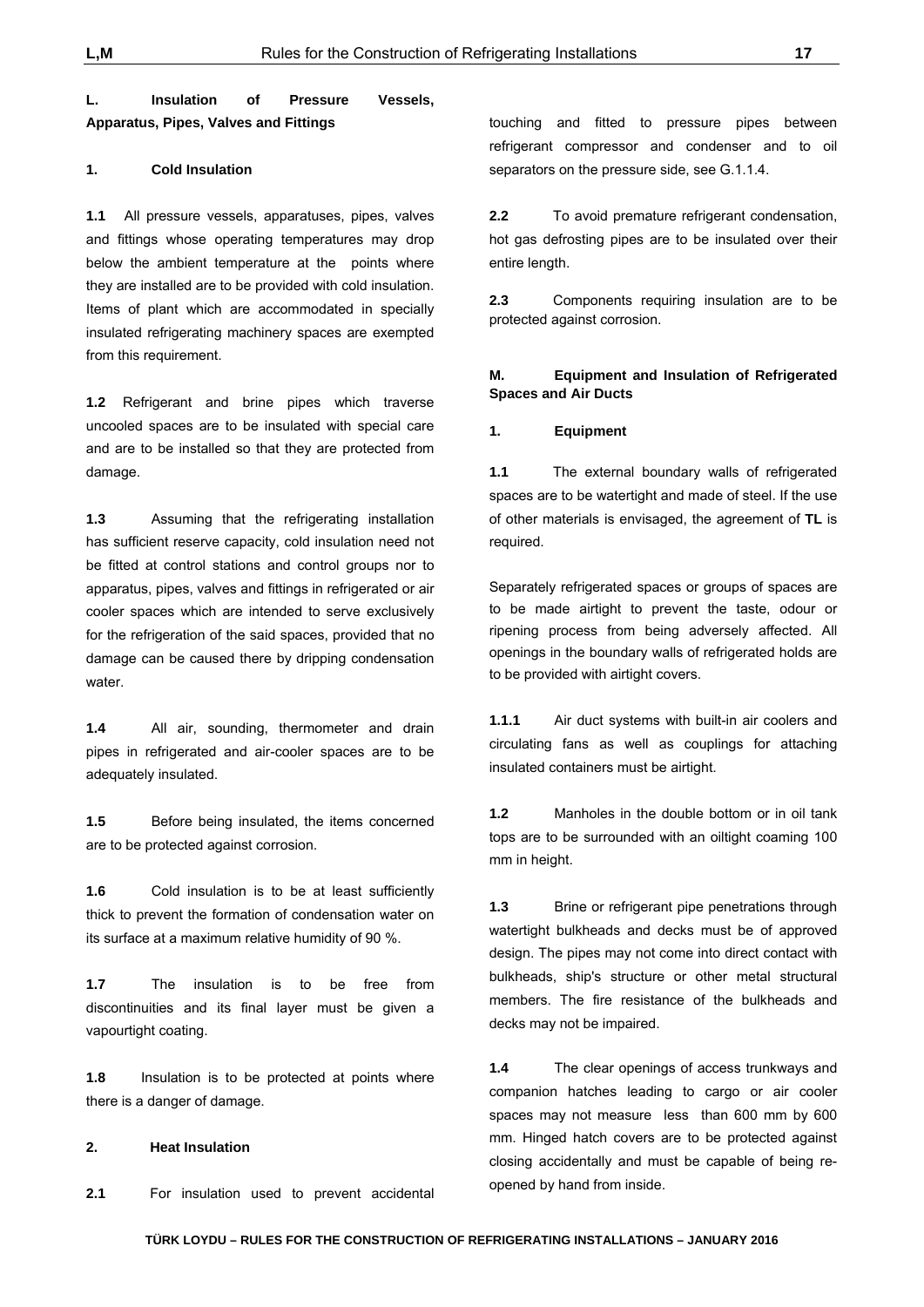|                                                                                                                            |                                                                                                                           |                  | Test pressure [bar] (1) |  |
|----------------------------------------------------------------------------------------------------------------------------|---------------------------------------------------------------------------------------------------------------------------|------------------|-------------------------|--|
| <b>Test</b>                                                                                                                | Item to be tested                                                                                                         | <b>Hydraulic</b> | <b>Pneumatic</b>        |  |
|                                                                                                                            | Compressor (high-pressure side)                                                                                           | $1,5 \times HP$  | 1xHP                    |  |
|                                                                                                                            | Compressor (low-pressure side)                                                                                            | $1,5 \times LP$  | 1xLP                    |  |
| Prior to                                                                                                                   | Compressors with integrally cast cylinders and<br>crankcase                                                               | $1.5 \times HP$  | $1 \times HP$           |  |
| installation                                                                                                               | Motor compressors, assembled                                                                                              |                  | 1xHP                    |  |
|                                                                                                                            | Refrigerant circulating pumps                                                                                             | $1,5 \times HP$  | 1xHP                    |  |
|                                                                                                                            | High-pressure vessels and apparatuses                                                                                     | $1,5 \times HP$  | 1xHP                    |  |
|                                                                                                                            | Low-pressure vessels and apparatuses                                                                                      | $1,5 \times LP$  | 1xLP                    |  |
|                                                                                                                            | Refrigerant valves and fittings (except automatic<br>control valves)                                                      | $1.5 \times HP$  | 1xHP                    |  |
|                                                                                                                            | Complete installations:                                                                                                   |                  |                         |  |
| Prior to start-up                                                                                                          | High-pressure side                                                                                                        |                  | 1xHP                    |  |
|                                                                                                                            | Low-pressure side                                                                                                         |                  | 1xLP                    |  |
| (1) Where the low-pressure side of the installation can be subjected by operational switching to the pressure of the high- |                                                                                                                           |                  |                         |  |
|                                                                                                                            | pressure side (e.g. for defrosting with hot gas), the vessels and equipment involved are to be designed and tested at the |                  |                         |  |
| pressures prescribed for the high-pressure side.                                                                           |                                                                                                                           |                  |                         |  |

| Table 5 |  |  | Test pressures for components under refrigerant pressure |
|---------|--|--|----------------------------------------------------------|
|---------|--|--|----------------------------------------------------------|

**Table 6 Test pressure for components under cooling water or brine pressure**

| Test         | Item to be tested                                                | Hydraulic test pressure (1)                       |
|--------------|------------------------------------------------------------------|---------------------------------------------------|
|              | Cooling water spaces of machines and equipment,                  | 1,5 $P_{e, zul}$ , minimum 4 bar                  |
| Prior to     | cooling water pumps                                              |                                                   |
| installation | Vessels and equipment on the pressure side of brine              | 1,5 $P_{e, zul}$ , minimum 4 bar                  |
|              | pumps, brine pumps                                               |                                                   |
|              | Vessels and equipment on the suction side of brine               | 1,5 $P_{e, zul}$ , minimum $P_{e, zul}$ + 0,2 bar |
|              | pumps                                                            |                                                   |
| Prior to     | Cooling water lines, valves and fittings                         | 1,5 $P_{e, zul}$ , minimum 4 bar                  |
| start-up     | Brine pipelines, valves and fittings (prior to insulation)       | 1,5 $P_{e, zul}$ , minimum 4 bar                  |
|              |                                                                  |                                                   |
|              | (1) $P_{\text{eval}} =$ maximum allowable working pressure [bar] |                                                   |

**1.5** Access doors or hinged hatch covers from companionways leading to cold rooms which are used for operational purposes, such as refrigerated spaces or air cooler spaces, refrigerated provision stores and also brine spaces must be capable of being opened from inside, irrespective of their closed condition.

These spaces are to be fitted with an alarm which must be connected to a station which is constantly monitored.

**1.6** The supports of inspection gangways and refrigerated spaces are to be designed with sufficient strength to absorb the load exerted by the cargo.

**1.7** Air ducts of refrigerated holds are to be fitted with fire flaps. Where the cargo makes this necessary, each refrigerated hold is to be provided with separately installed air intake and exhaust ducts.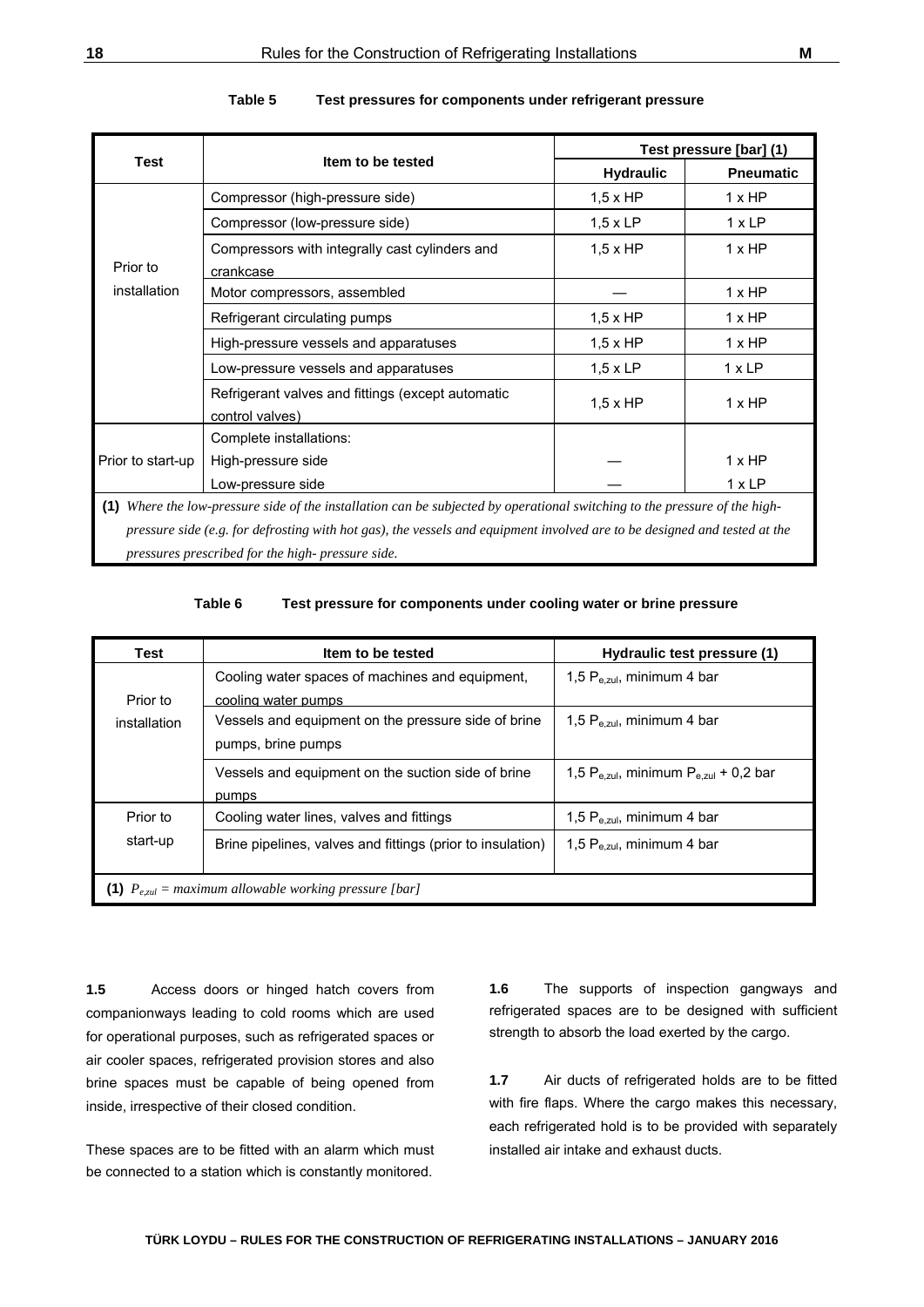**1.8** Refrigerated spaces are to be provided with drains and/or bilge pumping facilities. In this connection, see **TL** Chapter 4, Machinery, Section 16, N.

**1.9** For scuppers in the bulkhead deck, see **TL** Chapter 1, Hull, Section 16.

**1.10** Circulating fans and air coolers installed in refrigerated or air cooler spaces must be accessible at all times. It must be possible to change fan impellers and drive motors even when the cargo spaces are fully loaded (see also H.1.)

**1.11** Provision is to be made for heating the spaces should this be made necessary by the cargo or the route travelled.

#### **2. Insulation**

**2.1** The inside surfaces of refrigerated spaces are to be adequately insulated. Thermal bridges are to be avoided. Structural members of the ship which may act as thermal bridges, e.g. decks, partitions and pillars, are to be fully insulated over a length of at least 1 m into the refrigerated space.

**2.2** Divisions, bulkheads and decks separating refrigerated spaces at the same temperature need not be insulated. However, the requirement in 2.1 is to be complied with. Cladding is to be fitted to protect the cargo.

**2.3** Insulating materials must be odourless and must not, as far as possible, absorb any moisture. Insulating materials, along with their cladding, must have highly flame-resistant properties to recognized standards. Polyurethane foams and insulating materials which have comparable flame-resistant properties may only be used with a metal or equivalent cladding.

The insulating materials used in refrigerated spaces must be approved by **TL**.

Where in-situ cellular plastic is used, the respective processing methods and also the processing recommendations issued by the manufacturer are to be

submitted for examination. The behaviour of insulating material in fire is to be proven, on demand, by means of independent tests.

**2.4** If timber is used in refrigerated cargo spaces, this is to be impregnated with, if possible odourless, media to prevent rotting and fire.

**2.5** Insulation is to be permanently secured. Where insulation in the form of slabs is used, the edges of the slabs are to abut tightly against each other and where the slabs are laid in several layers the joints are to be staggered.

**2.6** The insulation at manhole covers, bilge suctions and wells must be removable.

**2.7** Refrigerated spaces should not lie adjacent to fuel or lubricating oil tanks. Where this cannot be avoided, a sufficiently wide gap is to be left between the vertical surfaces of such tanks and the insulation. This gap is to be provided with a drain leading to the bilge and with a vent pipe leading to the open air. The back of the insulation is to be protected against the penetration of moisture, e.g. by metal cladding.

**2.8** The requirements set out in the previous paragraph apply in analogous manner to the tops of lubricating oil and fuel tanks. In the case of welded tank tops, the specified isolating gap may be dispensed with, provided that the top is covered with a well established oil proof coating without joints and of sufficient thickness.

**2.9** For the insulation of piping in refrigerated spaces, see L.

**2.10** The edges of insulated hatches and hatch covers, doors, bilge covers etc. are to be protected against damage.

**2.11** At hatches, and for about 500 mm beyond, the deck insulation in lower holds is to be provided with a special protective covering. The same also applies to shaft tunnels.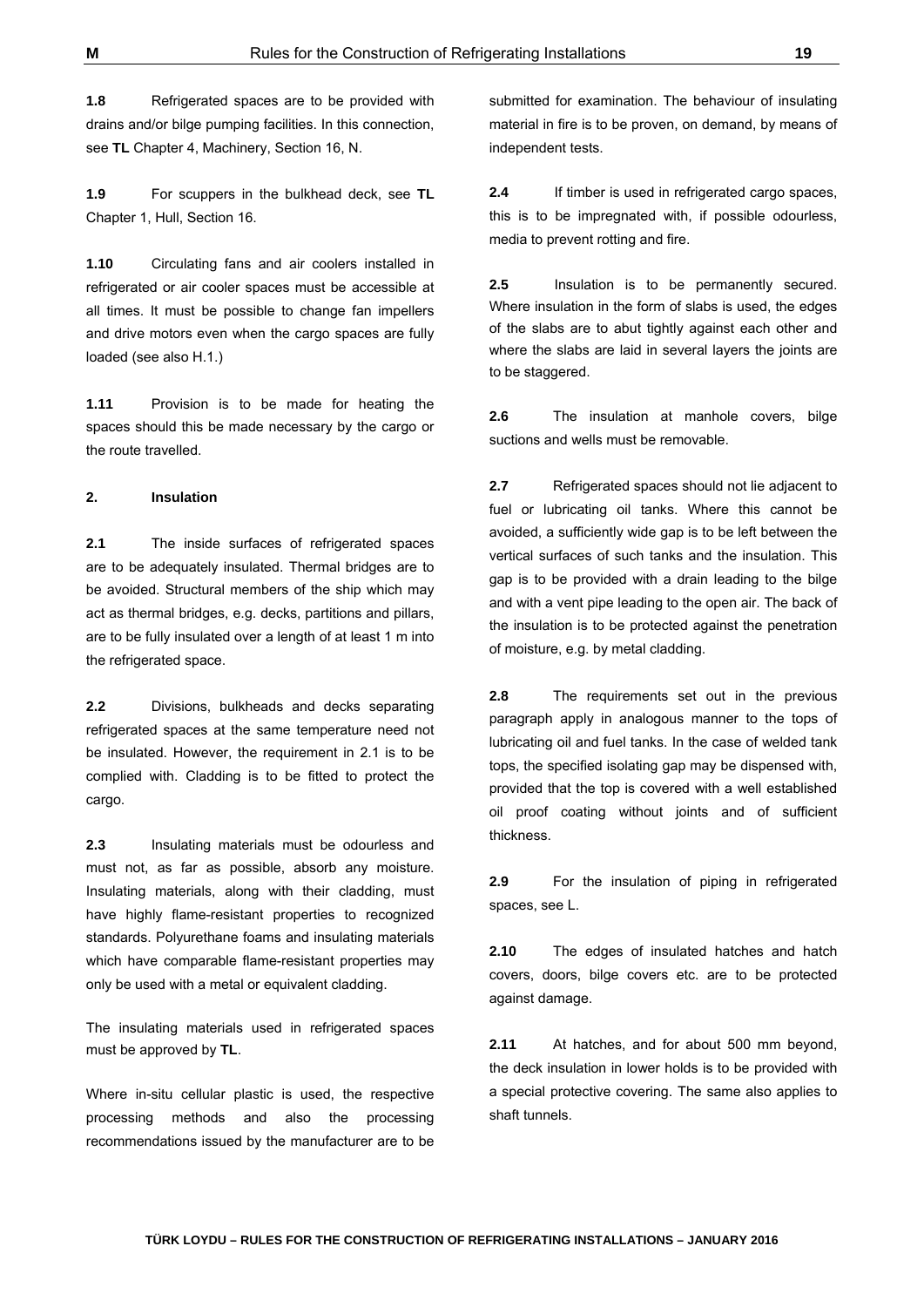**2.12** Unless suitable deck material or aluminium gratings are provided as top covering, the insulation of the decks of refrigerated spaces is to be protected by battens measuring at least 50 mm by 50 mm in crosssection. The battens may take the form of removable gratings. Thinner battens may be used in refrigerated spaces in which the cargo carried is invariably suspended.

**2.13** The insulation of the bulkheads of refrigerated spaces and of air ducts is to be suitably protected against damage. This protection is to be so designed that the air circulation is not affected.

**2.14** Wherever applicable, the requirements set out in 2. apply analogously to air ducting systems for the connection of insulated containers.

#### **3. Testing**

**3.1** The equipment and insulation of refrigerated spaces is to be tested under the supervision of **TL**. Compliance with the prescribed heat transfer values is to be demonstrated by performing the refrigeration test specified in P.2.

**3.2** In order to simplify shipboard trials, air ducting systems with integral couplings and with built-in air coolers and air circulating fans which are completely fabricated at the works and which serve one container or one stack of containers are to be subjected to the following tests in the manufacturer's works under the supervision of **TL**:

**3.2.1** Measurement of the heat transfer rate of each type by means of a heating test with a period of at least six hours in the steady state. The test procedure is to be agreed on with **TL**.

**3.2.2** Measurement of the air leakage rate of each ducting system using an internal overpressure of 250 Pa above atmospheric.

**3.2.3** Measurement of the air distribution in each ducting system (for every container air delivery connection).

**3.2.4** Measurement of the power consumption of the air circulating fan for each ducting system.

**3.2.5** Measurement of the air renewal rate for each ducting system.

**N. Temperature Monitoring Equipment for Refrigerated Spaces and Refrigerated Containers**

#### **1. General**

**1.1** Suitably distributed and easily accessible thermometers are to be placed in each refrigerated space. At least one thermometer each is required before and after each air cooler.

**1.2** Based on spaces of normal geometry and on the useful capacities shown, the following numbers of thermometers are to be fitted as a minimum:

- For space capacities up to approximately 300  $m^3$  = 2 thermometers
- For space capacities up to approximately 800  $m^3$  = 3 thermometers
- For space capacities over 800  $m^3$  = 4 thermometers

In determining the number of thermometers required, each individual refrigerated space is to be considered separately, even where several spaces are served by a single air cooler and the tween decks are not insulated.

**1.3** In container refrigerating installations, each container is to be fitted with one thermometer each at the inlet and return connections for the air ducting system. Where cooling is applied by a common supply duct to one stack of containers, the individual thermometers for the supply air may be replaced by one thermometer to each stack, placed in the supply duct close to the air cooler.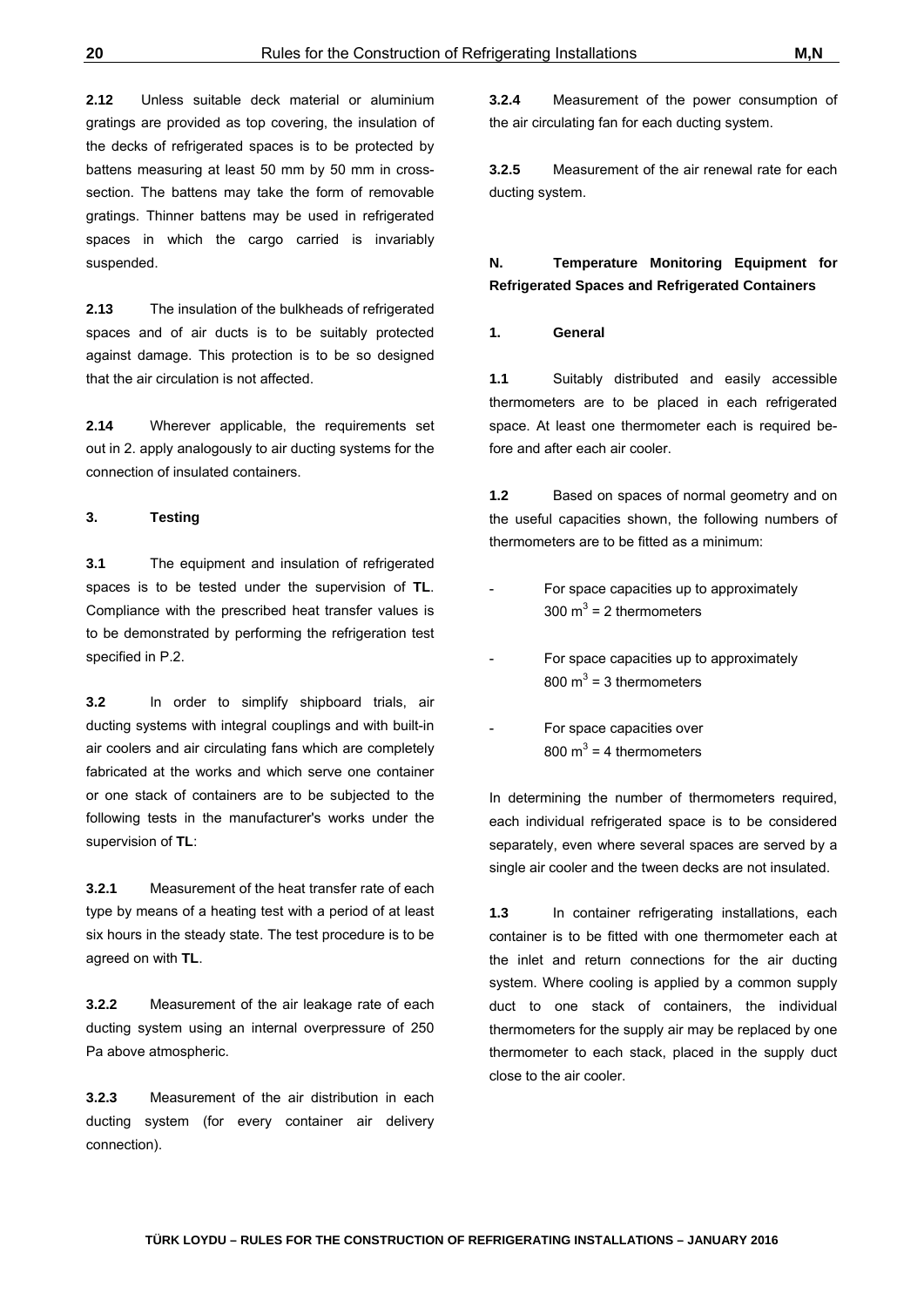**TÜRK LOYDU – RULES FOR THE CONSTRUCTION OF REFRIGERATING INSTALLATIONS – JANUARY 2016**

**1.4** Calibrated thermometers are to be used which give a reading of the accuracy required by the cargo.

**1.5** Where thermometer tubes are fitted, these are required to have an inside diameter of at least 50 mm. If the thermometer tubes are to be operated from the free deck, screw connections and tubes are to be insulated from the deck plating. Where they pass through other spaces, the tubes are to be effectively insulated. They are to be so arranged that water cannot enter them.

# **2. Electrical Temperature Monitoring Equipment**

**2.1** Where temperatures are not monitored locally, electrical devices are to be fitted which comply both with the following requirements and **TL** Chapter 5, Electrical Installation.

**2.2** In design and type of enclosure, all appliances and other system components must be compatible with the mechanical and climatic conditions attaching to their particular operating environments. So that they can be used in refrigerated cargo, mobile temperature sensors may be used in refrigerated holds. They are then to be fitted with connecting leads of sufficient length. The sensors are to be protected against mechanical damage.

**2.3** At least two mutually independent temperature measuring systems with separate power supply are to be provided. The measuring points of each refrigerated space are to be evenly distributed on these temperature measuring systems.

Other systems may be approved provided that a representative temperature measurement can be ensured for each independently refrigerated space in the event of failure of any of the components inside the measuring chain. If this can only be ensured by replacing individual modules these are to be carried on board as spares. It must be possible to replace spare parts of this nature within a reasonable timescale and with- out any onboard programming being required. The failure of every component is to be signalled by an alarm.

**2.4** The number of measuring points (sensors) in refrigerated spaces depends on the location and size of each space.

The requirements set out in 1.1 and 1.2 or 1.3 are to be complied with as a minimum. **(5)**

**2.5** In air ducting systems for container refrigeration, the measuring points in the delivery and return air ducts are to be coupled to separate indicating instruments, unless provision is made for local measurement of at least the delivery air temperatures.

**2.6** The measuring range of the systems must cover the entire anticipated temperature range plus an additional  $\pm$  5 K. Temperatures above or below the measuring range shall not have any harmful effect on the systems.

**2.7** The accuracy of the temperature measurement and reading must be compatible with the requirements imposed by the sensitivity of the cargo with regard to temperature fluctuations. In the absence of special requirements, the following values are to be applied:

Maximum total error

|                       | 0,15K                       |
|-----------------------|-----------------------------|
| For fruit cargo       | (in range from $+$ 10 °C to |
|                       | $+15^{\circ}$ C)            |
|                       |                             |
| For deep-frozen cargo | 0.5 K.                      |

Exceptions are subject to **TL** special approval.

For analog readings, the scale calibration must be at least 10 mm/K for fruit cargo and at least 2,5 mm/K for deep-frozen cargo.

The temperature measurement may not be influenced by the duration of the duty cycle of the sensor.

**(5)** *Reference is made to additional national regulations, e.g. those of the U.S. Department of Agriculture (USDA).*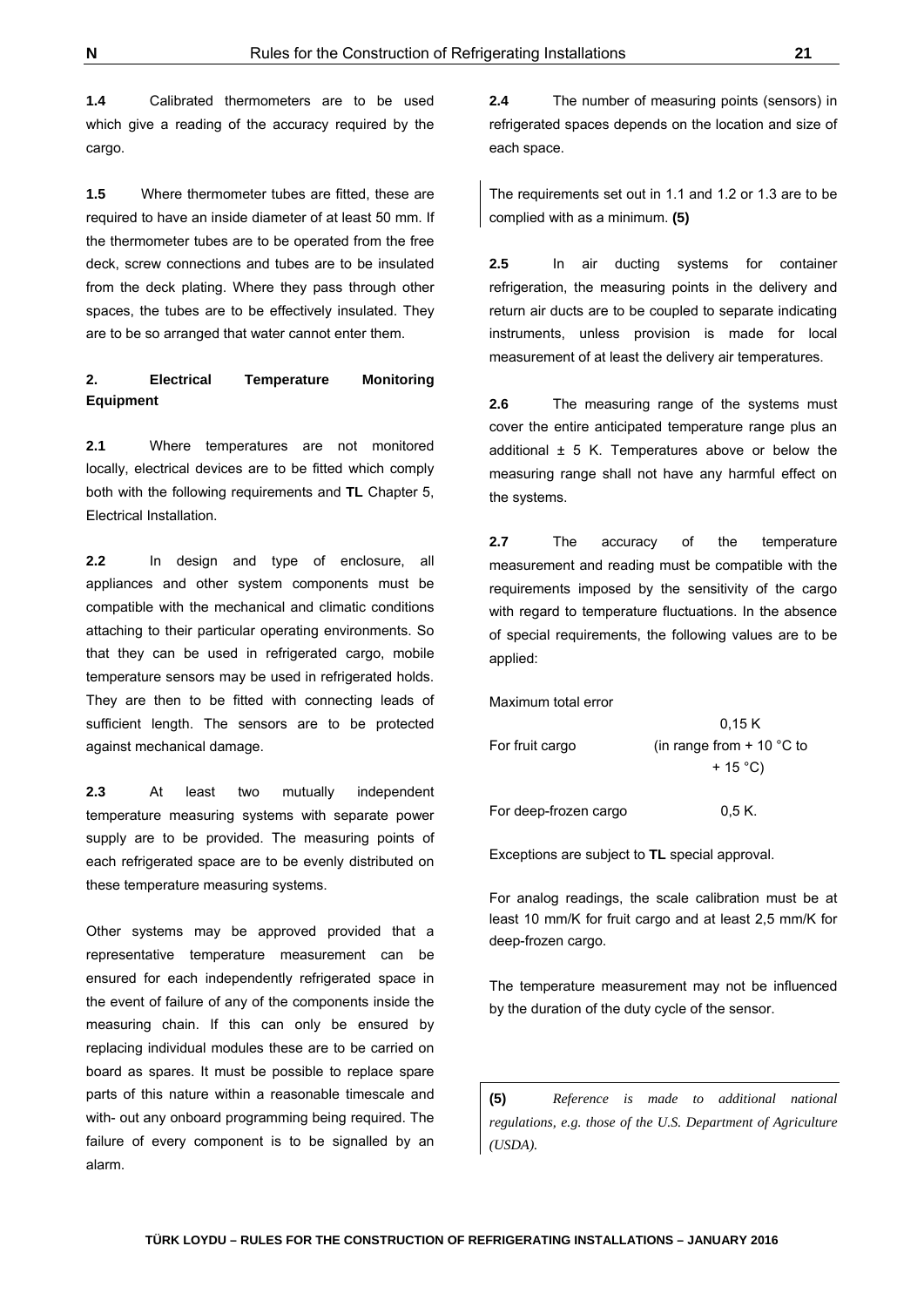Changes in the resistance of the measuring leads due to temperature fluctuations between 0 °C and + 40 °C along the wire and/or fluctuations of  $\pm$  20 % in the measuring voltage may not cause the aforementioned total errors to be exceeded.

**2.8** Measuring instruments and their illumination are to be so arranged that they can be reliably read without difficulty.

**2.9** Wires and their installations must comply with **TL** Chapter 5, Electrical Installation. Waterproof distribution and junction boxes must be used.

**2.10** Each temperature measuring system must be provided with its own power supply. The power supply systems are to be electrically independent of each other and of the shipboard supply system.

**2.11** Where temperature measuring systems are supplied by their own power sources or via converters from the ship's network, provision must be made for simple switching to a stand-by power source or to a stand-by converter, e.g.:

- Where power is drawn from storage batteries, at least two batteries must be provided for each measuring system. These must be so connected that they can be switched alternately to charge and discharge.
- Where power is drawn from primary cells (dry cell batteries) or rechargeable batteries, these must be easily changeable.
- Where power is supplied from the ship's network via a converter, means must be provided for switching over the mainsconnected appliances to a stand-by converter.

The mains unit of a temperature measuring system is not subject to these requirements (see O.1. Spare parts).

**2.12** Instruments and appliances must be marked with their type and number.

**2.13** The system and its individual components are to be subjected to a test in the manufacturer's works under the supervision of **TL**. **TL** may recognize this as a type-test for other installations of the same design.

The following shipboard tests are to be performed in each case:

Checking the system and the spare parts against the approved drawings and descriptions; operational test; inspection of the electrical installation.

#### **O. Spare Parts and Protective Equipment**

#### **1. Spare Parts**

**1.1** To enable the operation of the refrigerating plant to be restored in the event of damage at sea, at least the spare parts listed in Table 7 are to be carried on board every ship.

**1.2** Depending on the design and arrangement of the cargo refrigerating plant and the manufacturer's recommendations, a different range of spare parts may exceptionally be agreed between the ship owner and **TL**.

Where the stock of spare parts is based on special arrangements between the ship owner and **TL**, technical documentation is to be provided. A list of the spare parts is to be carried on the ship.

**1.3** Spare parts for the electrical machines driving compressors, pumps and refrigerating space circulating fans are governed by **TL** Chapter 5, Electrical Installation.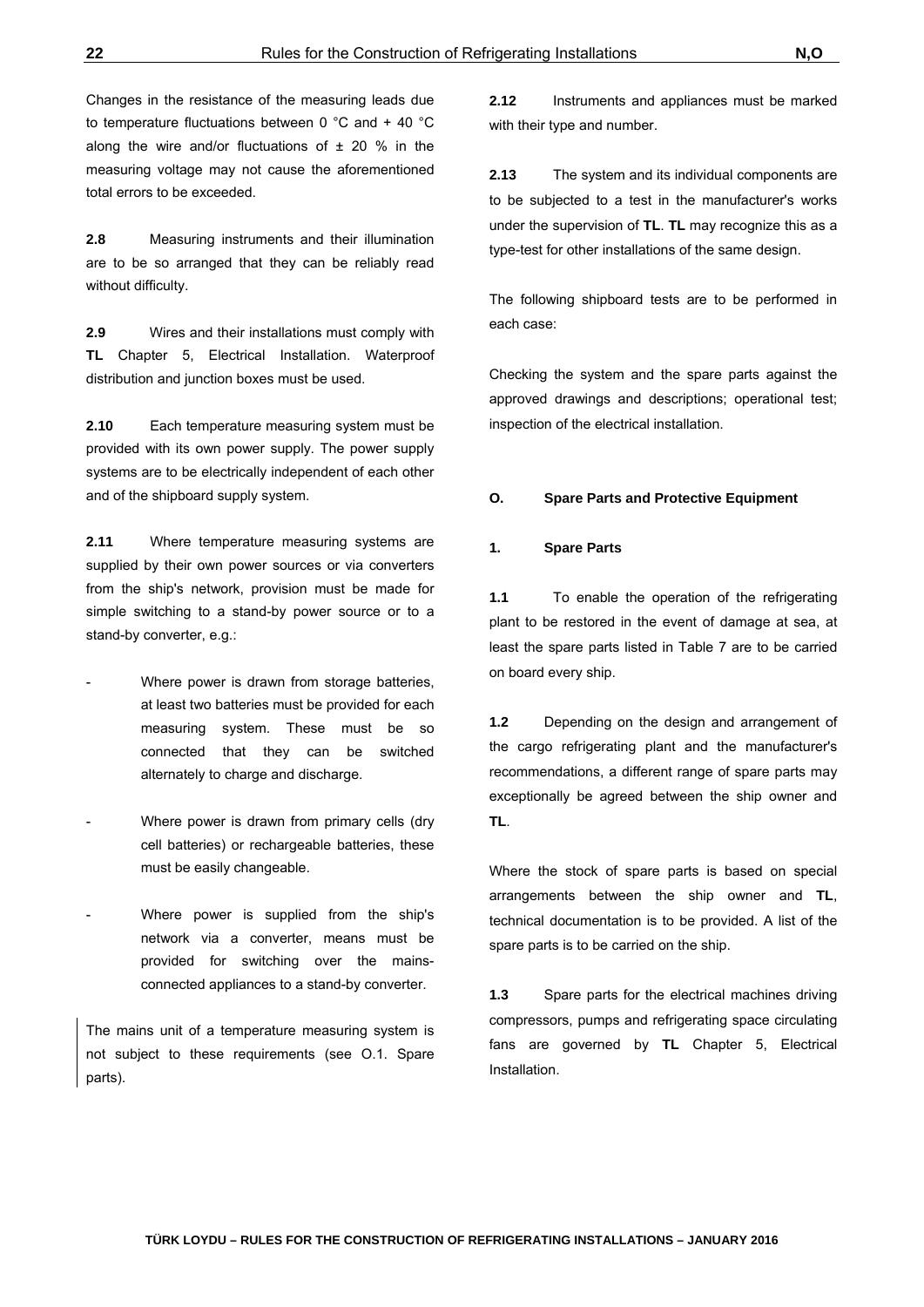| Scope of spare parts                                                                                      | Quantity |
|-----------------------------------------------------------------------------------------------------------|----------|
| Compressor piston with piston rod and crank bearing of each type, ready for fitting                       | 1        |
| Set of piston rings of each type for 1 piston                                                             | 1        |
| Set of suction and delivery valves of each type for 1 cylinder                                            | 1        |
| Shaft seal of each type ready for fitting                                                                 | 1        |
| Of all expansion valves (including at least one of each type) for the refrigerant circuit                 | % 10     |
| Suction and delivery valve stem of each type, with cone and seat, for the main shutoff valves of the      | 1        |
| compressors                                                                                               |          |
| Of each type of pressure switch for suction and pressure lines                                            | 1        |
| Pressure gauge of each type                                                                               | 1        |
| Of all thermometers for the refrigerating machinery and the refrigerated spaces, including at least two   | %10      |
| of each type                                                                                              |          |
| Set of V-belts of each length, for 1 compressor                                                           | 1        |
| Oil sight glass of each type with gaskets                                                                 | 1        |
| Fan impeller of each type                                                                                 | 1        |
| Of pipe plugs for steel condenser tubes                                                                   | %2       |
| Complete set of all rupture discs                                                                         |          |
| Packing jointing and sealing materials, a few lengths of the most widely used types of pipe, screw        | 1        |
| couplings, flanges nuts and bolts and device for topping up refrigerant charge                            |          |
| Detector for tracing leaks in the refrigerant system                                                      | 1        |
| Of all sensors for electrical remotely-operated thermometers, including at least 1 of each type           | %10      |
| Galvanometer for every five indicating instruments, including at least one of each type                   | 1        |
| Mains unit, including rectifier and transformer, where power is supplied from the ship's network; the     |          |
| electrolytes necessary for the operation of the batteries together with filling devices and meters, where | 1        |
| power is drawn from batteries                                                                             |          |
| Battery for battery power supply                                                                          | 1        |
| For every module described in N.2.3                                                                       | 1        |

#### **2. Protective equipment**

The provision of gas masks, respirators, protective clothing etc. is subject to the accident prevention regulations in force.

# **P. Shipboard Testing**

#### **1. Operational Tests**

The refrigerating installation is to be subjected to the following tests:

**1.1** All compressors, pumps, fans, etc. are to be run simultaneously and demonstrated to **TL** Surveyor in all the anticipated speed ranges. It is to be proved that no unacceptable vibrations occur.

**1.2** To test their functional efficiency, all compressors are to be operated both individually and together at various speeds of rotation and at different evaporation temperatures.

During the test they are to be connected to the condensers and evaporators in all the combinations possible in service.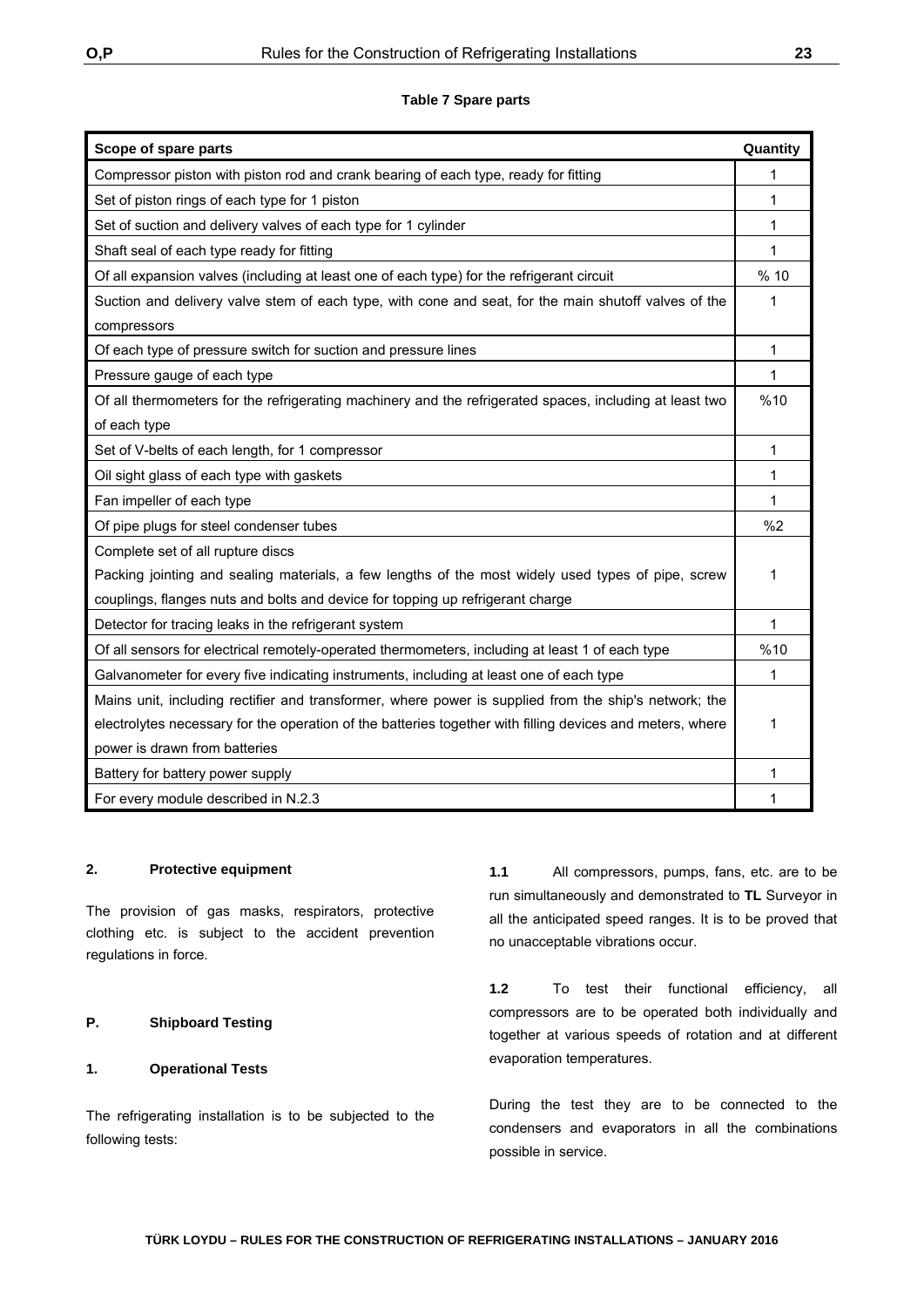**1.3** The condensers are to be operated first with the normal cooling water pump and then with the standby cooling water pump. Operation of the cooling water supply when in dock, in accordance with I.4., is to be demonstrated.

**1.4** Brine pumps are to be tested.

**1.5** Circulating fans are to be operated at their specified service speeds - or with the prescribed blade settings in the case of variable-pitch fans - and the delivery rates measured. It is to be demonstrated to **TL** that the requisite rate of air renewal and uniform space ventilation are achieved.

**1.6** The working of the defrosting devices for the air coolers is to be demonstrated.

**1.7** The temperature variations of the cargo room sensors are to be determined and recorded (e.g. icewater test).

# **2. Refrigeration Test for Cargo Refrigerating Installations**

**2.1** A refrigeration test is to be performed to demonstrate to **TL** that the degree of thermal insulation of the refrigerated spaces and the available refrigerating capacity of the refrigerating installation comply with the requirement set out in B.3. to B.6. The refrigeration test is to be performed by means of a heat balance test. The proof of performance is deemed to have been supplied if the heat transfer coefficient used as a basis in the calculation of the refrigeration demand is confirmed by **TL** analysis of the test results, taking into account the capacity of the refrigerating plant.

**2.1.1** Where, in exceptional cases, only the thermal insulating effect of the refrigerated space insulation is to be tested, a twin radiation test (twin test) may be accepted as the method of testing.

The test procedure is to be agreed with **TL**.

**2.2** The temperature in the refrigerated holds is to be lowered to the level corresponding to the refrigerated space temperature specified for the installation.

For this purpose, the temperature difference between the ambient air and the refrigerated spaces should not, if possible, be less than 15 K.

**2.3** In order to achieve thorough, uniform cooling of all parts, the refrigerated hold temperature is to be held constant at the later balance temperature for a period of at least ten hours. At the end of the cooling period, the refrigerating machinery must be in a steady operating condition.

**2.4** The temperature measurements for the balance test are to be performed over a period of at least six hours during a time when the outside temperature is as constant as possible. Periods of strong solar radiation are to be avoided.

**2.5** While measurements are being made, all machinery and equipment in use is to be maintained in a steady operating condition. During this time, no additional fresh air may be supplied to the refrigerated holds.

**2.6** However, in order to establish the performance of the refrigerant compressors with sufficient accuracy, the balance test is to be carried out during the actual balance time using manual control.

**2.7** The number of compressors needed to achieve the condition of balance is to be fixed so as to achieve continuous operation. If, under the test conditions, the capacity of even a single compressor is too great, the plant must be operated intermittently while recording the "on" time. The switching off of individual cylinders or rows of cylinders is not allowed.

**2.8** The following measurements are to be carried out:

**a) Refrigerated spaces:** the temperatures in the refrigerated spaces and at the air coolers. In addition, the temperature curve is to be plotted by means of a temperature recorder. However, the test temperatures may not be read from the recorded graph.